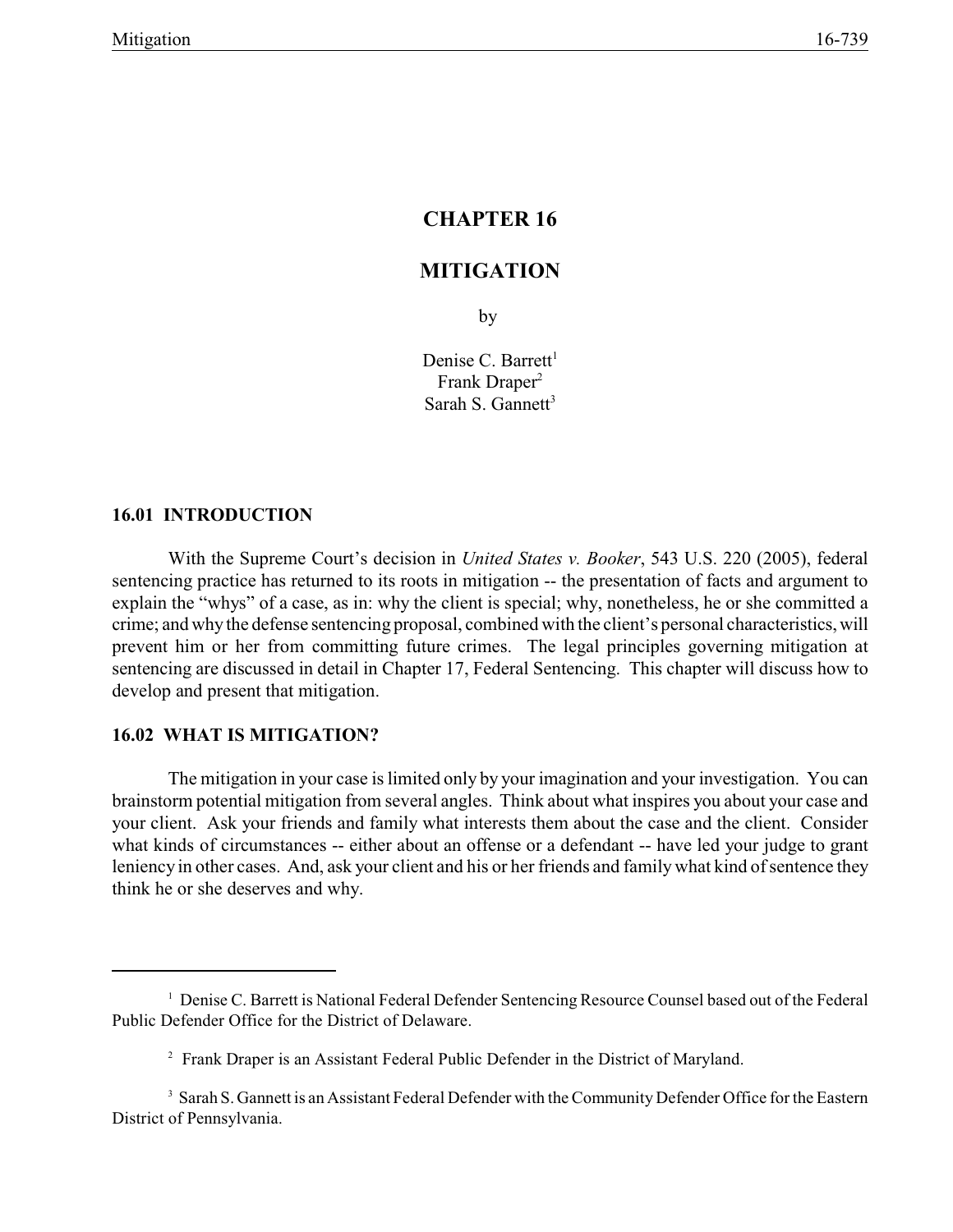Some examples of mitigators include the defendant's: lack of intent or imperfect self-defense or duress; lack of educational or vocational opportunity; emotional or mental health problems; impact on the lives of others; and post-offense rehabilitation. A more comprehensive list of potential mitigating factors, with supporting case law, can be found on the Booker/Fanfan Resources page of the Office of Defender Services, at http://www.fd.org. *See* Michael R. Levine, *128 Easy Mitigators: Cases Affirming or Suggesting Mitigating Factors* (2006), *available at* http://fd.org/blakely\_main.htm. Keep abreast of how courts respond to the various kinds of mitigating arguments by regularly consulting websites like www.fd.org and Douglas A. Berman's Sentencing Law and Policy Blog, available at http://sentencing.typepad.com.

# **16.03 INVESTIGATING MITIGATION**

Under an advisory guideline system, a comprehensive mitigation investigation is an essential part of an attorney's obligation to her client. When the Sentencing Guidelines were mandatory, sentencing investigation was very circumscribed. Attorneys were obliged only to learn about the offenses charged and the client's criminal history, and to inquire about the narrow list of downward departures available under the Guidelines. Under *Booker*, with its emphasis on the all-encompassing sentencing factors outlined in 18 U.S.C. § 3553(a), sentencing investigation must cast a wider net. Following a discussion of the duty to investigate, this section provides suggestions for effective mitigation investigation.

### **16.03.01 The Duty to Investigate**

The ABA Standards for Criminal Justice require defense counsel to "conduct a prompt investigation of the circumstances of the case and explore all avenues leading to facts relevant to the merits of the case *and the penalty* in the event of conviction." ABASTANDARDS FOR CRIMINAL JUSTICE: PROSECUTION FUNCTION AND DEFENSE FUNCTION, Standard 4-4.1(a) (3d ed. 1993) [hereinafter "ABA STANDARDS, DEFENSE FUNCTION"] ("Duty to Investigate") (emphasis added). The Supreme Court has long referred to these standards as "guides to determining what is reasonable." *Rompilla v. Beard*, 545 U.S. 374, 387 (2005); *Strickland v. Washington*, 466 U.S. 668, 688 (1984). When counsel fails to follow these standards, and that failure contributes to an increased sentence for the defendant, counsel has been ineffective. *Glover v. United States*, 531 U.S. 198, 198-99 (2005). It does not matter how small the increase in the sentence may be. *Id.* ("This Court's jurisprudence suggests that any amount of actual jail time has Sixth Amendment significance."). Furthermore, "defense strategy" does not justify a failure to investigate. *Cf. Wiggins v. Smith*, 539 U.S. 510, 537-39 (2003). Counsel thus has a clear duty to investigate in preparation for sentencing.

#### **16.03.02 The Client Interview**

One of the best sources of potential mitigation is the client. After all, the client probably knows his or her personal background and the details of his or her crime better than anyone. Developing a strong lawyer-client relationship is critical to accessing this information. The client is far more likely to share with you if he or she believes you are truly interested in him or her.

Meet with the client as early and as often as possible. Several interviews are usually required to establish the kind of trust and rapport that will allow your client to fully open up to you. The more the client sees you, the more he or she will believe that you are sincere and trustworthy. Appendix A contains a list of ideas for effective client interviewing, both topics and techniques. Some are common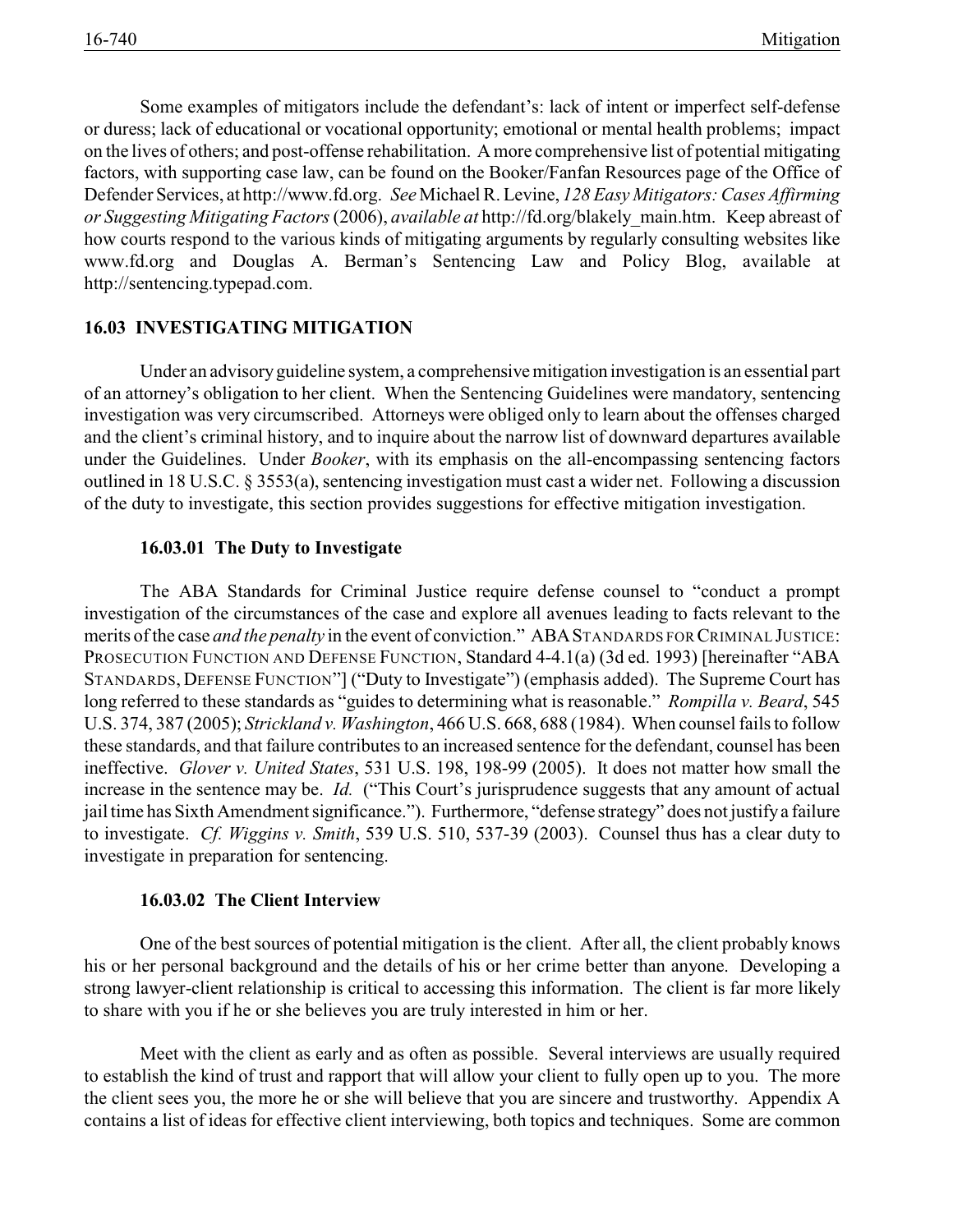sense, but reviewing them from time to time is helpful nonetheless.

As Appendix A illustrates, many topics need to be covered in a comprehensive mitigation investigation. Although you may be tempted to decide that some areas of inquiry are not relevant in your client's case, such assumptions are dangerous. You will sometimes be surprised both by what your questions yield and how the answers inform your theory of the case. If your resources are limited, consult the "Triage" section of this chapter for ideas on how to focus your work.

In interviewing, try to use open-ended questions. Traditional, closed-ended questions seldom elicit the unique details and experiences needed to support effective mitigation. For example, instead of asking, "were you a normal kid?" ask, "when you were a kid, what were your dreams and hopes?" Instead of asking, "did your dad abuse you?" ask, "tell me about a time your parents got really mad at you?" or, "what's the worst thing that happened to you as a kid?" Instead of asking, "was your mom an alcoholic?" ask, "when was the first time your remember seeing alcohol?" For further reading on effective interviewing, see James Tibensky's "Interviewing Tips," available at [http://www.nlada.org/DMS/Documents/1143128703.03/InterviewNLADA.pdf.](http://www.nlada.org/DMS/Documents.)

Always have your client sign authorization forms for release of records. School records, hospital records, and employment records -- among others -- are extremely valuable sources both of information that your client may not have shared, and corroboration for what he or she has shared. Appendix B contains sample release forms.<sup>4</sup> Request your records as early as possible, as it can take weeks or months to receive answers. Do not hesitate to follow up on your requests if you do not receive a prompt response. Often, recipients are overwhelmed with paperwork, and a friendly call can move your request to the top of the pile.

#### **16.03.03 The Family Interview**

By knowing your client's family well, you can further develop and corroborate your mitigation case. Family members often have a broader or different perspective on your client's life than he or she does. Family members may also know or remember things that your client does not. They frequently have access to records, photographs, certificates or awards, and other documentary mitigation. And, they may help you persuade a recalcitrant client to share his or her story with you.

Reach out to family members early in the case. Sometimes, you will meet family members at the initial appearance. Introducing yourself, updating the family on the case, and expressing an interest in getting to know them will go a long way toward promoting a relationship with them. If you do not see family members at the initial appearance, contact them as soon as possible thereafter. As with your client, it will take some time to earn a family's trust. If you can, identify one family member -- the family "ambassador" -- to be your main contact, so you can focus on developing rapport with him or her. Once that relationship is established, your ambassador can gather mitigation materials for you, arrange meetings with other family members, and communicate information about the case to them.

<sup>&</sup>lt;sup>4</sup> Please note: Federal, state and local law place restrictions on the dissemination of some material. It is best to check applicable law before filing requests for information. If you do not have the resources to conduct this research, do not let that keep you from making requests. Often, if you have not met the requirements for release of information, the agency will return your request with instructions on how to proceed.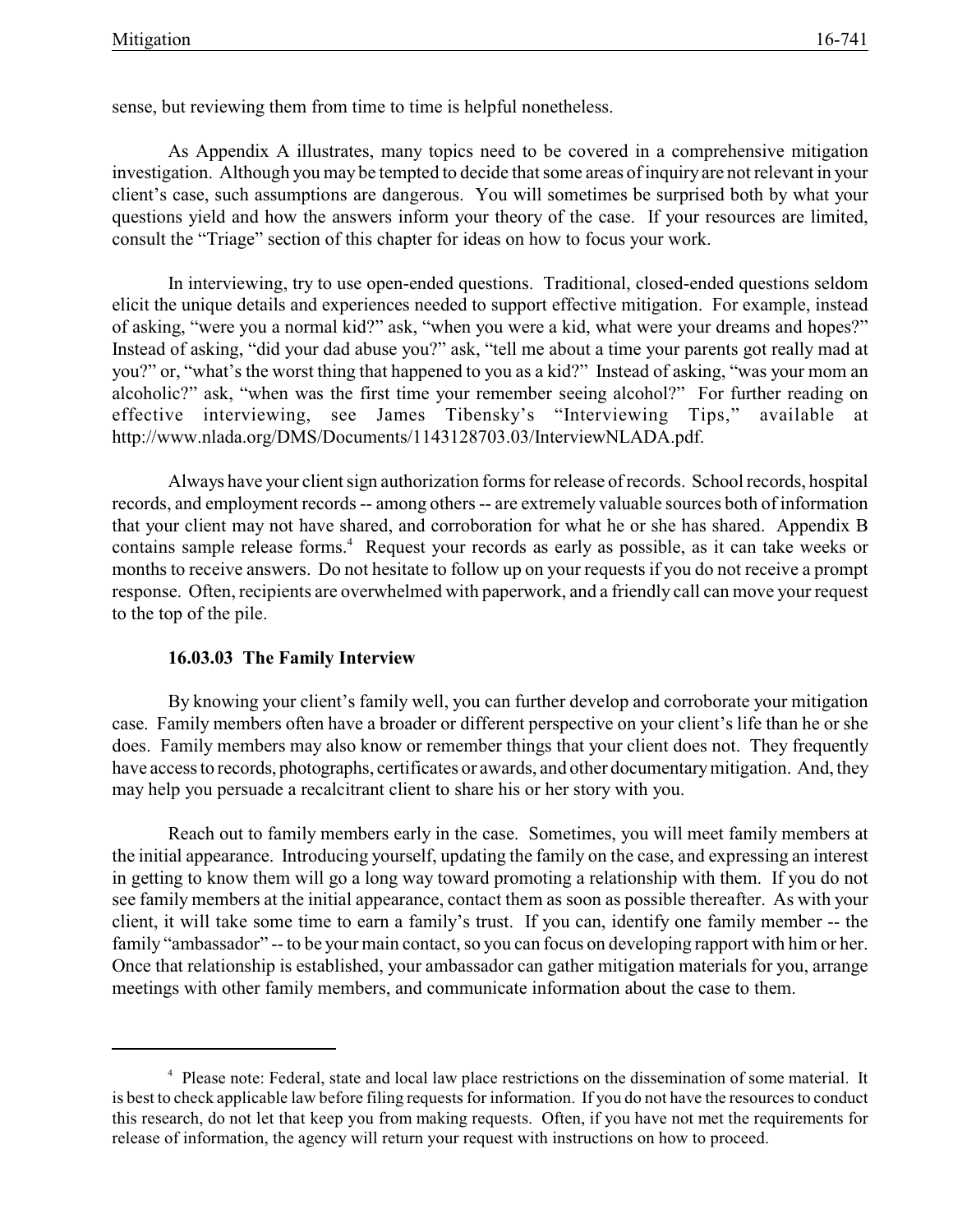Often, "family" means something different to our clients than their mother, father and siblings. Some clients will have been raised by a grandmother, an aunt or an older sister. Others may have spent their childhood in foster care, group homes, or juvenile detention facilities. For some, a neighbor, teacher, or coach have been the most important person in their young lives. As a result, in addition to asking clients for their genetic family tree, ask them questions like, "who was the most important person to you when you were a child?" or, perhaps, "to whom would you turn in an emergency?" and, certainly, "who should I contact about your case?".

If they are willing, have family members sign authorization forms for release of records. Sometimes, family members have privacy rights in your client's records or records that bear on your client's development and history. For example, you will need your client's mother's authorization to retrieve her prenatal records, your client's birth records, and any social services or family court records. If a family member is deceased, you can obtain records by having the next of kin (often your client) sign an authorization for release of records, as long as you provide the custodian of records with a copy of the death certificate.

### **16.03.04 Community Investigation**

Investigating the community in which your client and his or her care-givers have lived and worked will help you understand the client's world and explain to the court, prosecutor, or probation the myriad influences on his life. Community data can help tell the story of your client in ways a witness cannot; it is objective, verifiable, and often broader-based. Potential sources of information include:

- *Agencies that interacted with your client and his family or may have collected family data:* educational, medical, employment, social services, child welfare, juvenile justice groups, social security, military, worker's compensation, unemployment, churches, civil courts (divorce, custody, bankruptcy and other civil actions), criminal courts (charges, convictions, restraining orders), credit reporting agencies, etc.
- *Organizations and agencies that compile data or study communities:* U.S. Census Bureau (e.g., child poverty data, educational attainment, employment); state and local school boards (school performance measures); local non-profit organizations (especially those devoted to issues related to families and children); police departments (crime statistics); real estate commissions, health departments (*e.g.*, lead paint and other health hazards to children); Superfund data (hazardous material sites in the community); and schools of social work, community planning groups, and correctional agencies.
- *Organizations and agencies that compile data on or study human rights and international relations* (if your client is from another country): e.g., the United Nations, Amnesty International, and Human Rights Watch.

Much of this data is available on-line or through phone calls without any special authorization. You also may need to submit state or federal Freedom of Information Act requests, or serve subpoenas for data or reports.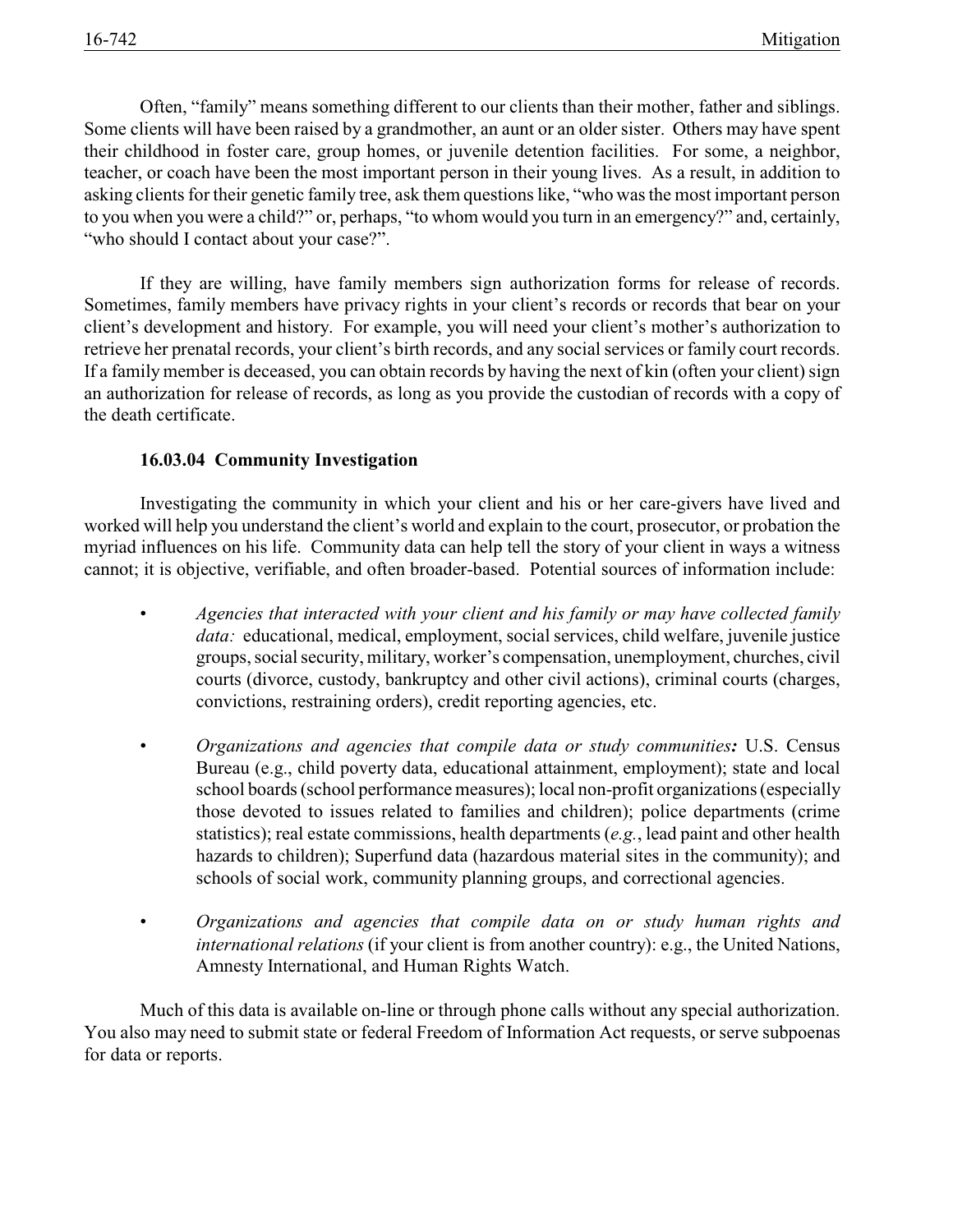### **16.03.05 Victim Outreach**

Traditionally, defense counsel avoid victims, fearing that victim involvement in the case would make thing worse for our clients, not better. This wholesale avoidance, however, is an outdated approach. The current legal environment increasingly awards victims the right to participate in the criminal justice process, so their involvement is virtually inevitable. *See* Chapter 23, Crime Victims' Rights Act, for more on this topic. Moreover, research and experience indicates that victim participation in the process may actually *assist* our client's cause at sentencing.

Like any person, victims appreciate the opportunity to be heard -- whether it is a prosecutor or defense lawyer who listens -- but many victims are also receptive to hearing our clients' stories. Often victims come from the same communities as our clients and can relate to their backgrounds and experiences. Consider, for example, robbery cases in which the victims are from the clients' own neighborhoods. Many victims have siblings or children who have been in our clients' position. If we help those victims relate to our clients, it will be harder for them to pursue harsh prison sentences.

Victim outreach may also incorporate components that are directed at meeting victims' needs. This concept is called "restorative justice," the idea being that victims are restored to some degree - emotionally and/or financially -- through some action by the defense. If we can help ameliorate the harm victims have experienced, it may diminish their anger and even turn them into allies. For some victims, the knowledge that our clients are remorseful and that we are attempting to fashion a sentence that will achieve both punishment and rehabilitation, is comforting. It gives them reassurance that some benefit to their communities may come out of the trauma inflicted on them. For instance, the victim of a hate crime may want to see your client publicly accept responsibility or perform community service. Other victims may have more practical needs. Consider, for example, fraud cases, in which victims have an interest in being compensated for their loss. If a client can begin to make payments, the victim may be inclined to advocate for a non-prison sentence so that payments can continue uninterrupted.

Consider incorporating restorative justice options into your plea agreement or sentencing proposals. While not all cases lend themselves to restorative justice, the practice of seeking to meet the needs of victims has much to commend it. For more information on restorative justice, see generally HOWARD ZEHR, THE LITTLE BOOK OF RESTORATIVE JUSTICE (2002).

Of course, victim outreach must be conducted with great caution and careful planning. Counsel may choose to consult with a specially-trained defense victim outreach specialist to determine when and how to approach victims. Often, victim outreach specialists, unaccompanied by other team members, approach the victim, preserving a little distance between the client and defense counsel and the victim, which can be more comfortable for victims.

#### **16.03.06 Triage & Funding**

While counsel's duty to investigate mitigating information is often stymied by limited time and resources, counsel may nonetheless take steps to identify those mitigation themes with the best likelihood of success at sentencing. Throughout your investigation and preparation, keep in mind the two questions most judges ponder: why did your client do it, and will he or she do it again? Also keep in mind the purposes of sentencing set out in 18 U.S.C. § 3553(a). If you consider the judge's concerns and the purposes of sentencing in connection with the needs and desires of the victim and the client, you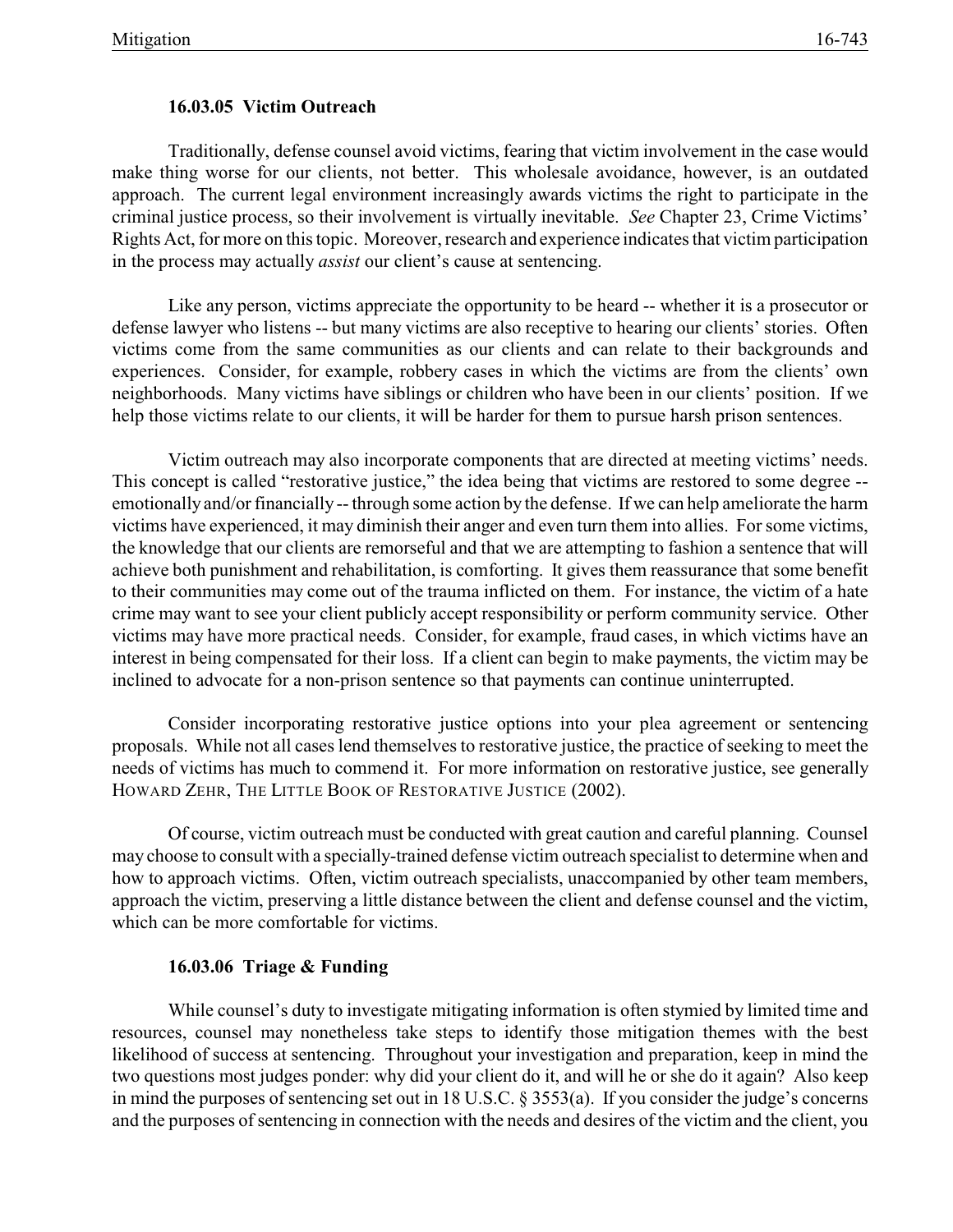will be able to assess quickly what you need to do and how best to do it.

As discussed above, the answers to these issues often flow from a thorough understanding of the whole client and his or her psychological, emotional, financial, familial, educational, vocational, and medical needs. Although you will only be thinking about "triage" if you feel short on time, part of effective triage is promptly assessing your case -- it takes time to develop relationships, gather data, and decide on the best plan. You will spend more time trying to catch up if you wait until the last minute to begin. Here are some ideas about getting started, in order of priority.

- **•** *Start with a thorough social history interview of your client and his or her family.* The interviews should be done as soon as possible after representation begins. Aim to learn enough about the client so that you can help bring his or her world into the courtroom at sentencing. If you have nothing else, this will at least help the judge understand your client and help your client feel as if he or she has had his or her day in court.
- **•** *Start gathering records.* Obtain comprehensive releases for information from the client and all family members. Records can help you focus your later investigation, if you have the time, and provide powerful corroborative evidence, if you do not. Some records - especially social services, medical and educational records -- may tell your client's story on their face, without any additional investigation or explanation.
- **•** *Become proficient in online research, or find someone who is.* A vast amount of information relevant to mitigation is available over the internet. Sentencing presentations that rely on such data can be just as persuasive as the testimony or affidavit of an expert, and much less expensive. THE FEDERAL AND COMMUNITY DEFENDER'S SENTENCING RESOURCE MANUAL: USING STATISTICS AND STUDIES TO REDEFINE THE PURPOSES OF SENTENCING, available at www.fd.org, is a good place to start. It contains references to government-sponsored studies and other scholarship that supports common defense sentencing themes.
- **•** *Assess the needs and abilities of your client.* To thrive in the community, people need a strong foundation including education, employment, social relationships, and health and sobriety. Deficits in any of these areas may have contributed to the client's commission of his or her crime and may affect his or her likelihood of recidivism. *See generally,* Mark Sherman, *Reducing Risk through Employment and Education*, SPECIAL NEED OFFENDERS BULLETIN (2000). Although designed to address women's needs, the Women's Prison Association's *Success in the Community: A Matrix for Thinking About the Needs of Criminal Justice Involved Women*, available at http://www.wpaonline.org/pdf/Success in the Community Matrix.pdf, provides a helpful framework for thinking about the needs of all of our clients and how to meet them. Identifying these needs should help you explain why your client committed his or her crime and formulate a sentencing proposal that will put your client on the road to rehabilitation and reintegration into the community. *See* Christopher T. Lowenkamp, *Adhering to the Risk and need Principles: Does it Matter for Supervision-Based Programs?*, 70 FEDERAL PROBATION (2006).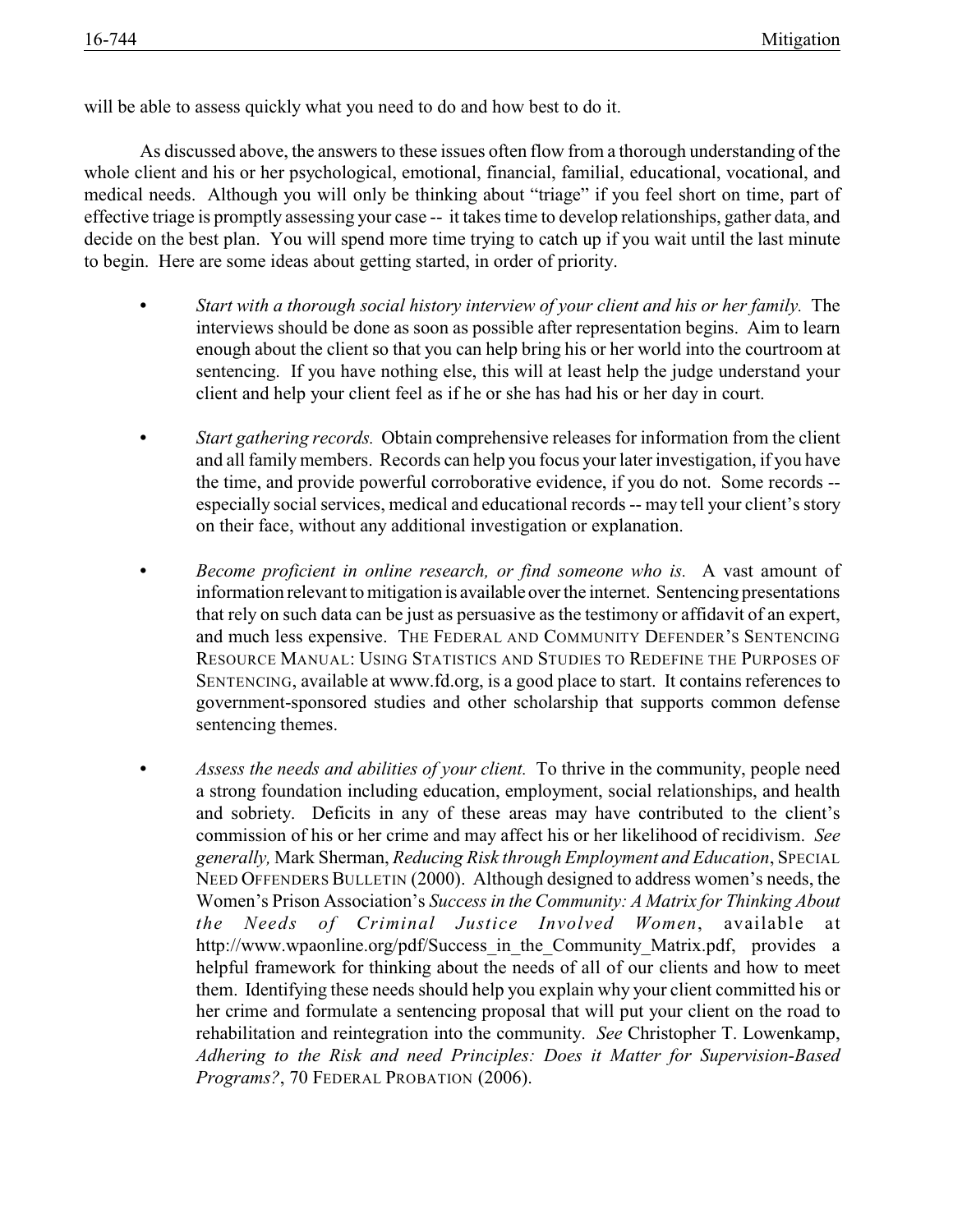**•** *Arrange for services that will help your client meet his immediate needs and solve problems that may have contributed to the crime.*Your client may need referrals for mental health or addiction treatment, medical care, housing, food stamps, civil legal services, educational or vocational programming, employment, etc. Pretrial Services may be of assistance in arranging for these services. Take advantage of this. The judge will likely see your client's early success at rehabilitation under pretrial supervision as a good predictor for future success post-sentencing.

Finally, do not forget that the government can sometimes wittingly or unwittingly be of assistance. Discovery and *Brady* requests can produce important documents and witnesses of which you were unaware. See Chapter 3, Discovery, for further discussion on this subject. In addition, the law enforcement officers in the case may provide helpful information during an interview that is not reflected in their reports of investigation. Finally, if the prosecutor is open to mitigation, consult with him or her early and often about mitigation themes, sentencing options, and your client's strengths. This may help you work out a more favorable settlement or an agreed-upon sentence.

Because adequate investigation implicates the Sixth Amendment right to effective assistance of counsel, courts are obligated to provide funding to CJA counsel for these basic investigative tasks;<sup>5</sup> however, many courts do not understand this obligation, and need to be educated. Counsel may opt to use their requests for funding as an opportunity to remind the court about the ethical and constitutional implications of their failure to provide funding. Even in courts where counsel feel confident that their requests for funding will be denied, such requests should be filed to preserve the appellate or postconviction record for the client.

# **16.04 MITIGATION RESOURCES**

## **16.04.01 Effective Use of Staffing Resources**

Because mitigation investigations are time- and labor-intensive, you may want to delegate some of the tasks and responsibilities to others on your team. Although counsel must remain responsible for directing the investigation, here are some suggestions for sharing the work:

A properly trained administrative assistant can help you identify sources of records and other data; make record requests; review, organize, and summarize information; and conduct general internet research.

Undergraduate or graduate programs in social work, psychology, sociology, community planning, and related fields may be able to help you find a student or intern who can offer inexpensive (or free) professional insight. Legal interns also may be able to assist.

 $\frac{1}{2}$  Under 18 U.S.C. § 3006A(a), each United States district court, with the approval of the judicial council of the circuit, must create a plan for furnishing representation for any person financially unable to obtain adequate representation in accordance with this section. "Representation under each plan shall include counsel and investigative, expert, and other services necessary for adequate representation." *Id.* "Investigative, expert or other services necessary to adequate representation, as authorized by subsection (e) of the Act, shall be available to persons who are eligible under the Act, including persons who have retained counsel but who are found by the court to be financially unable to obtain the necessary services." *CJA Guidelines*, provision 3.01(A).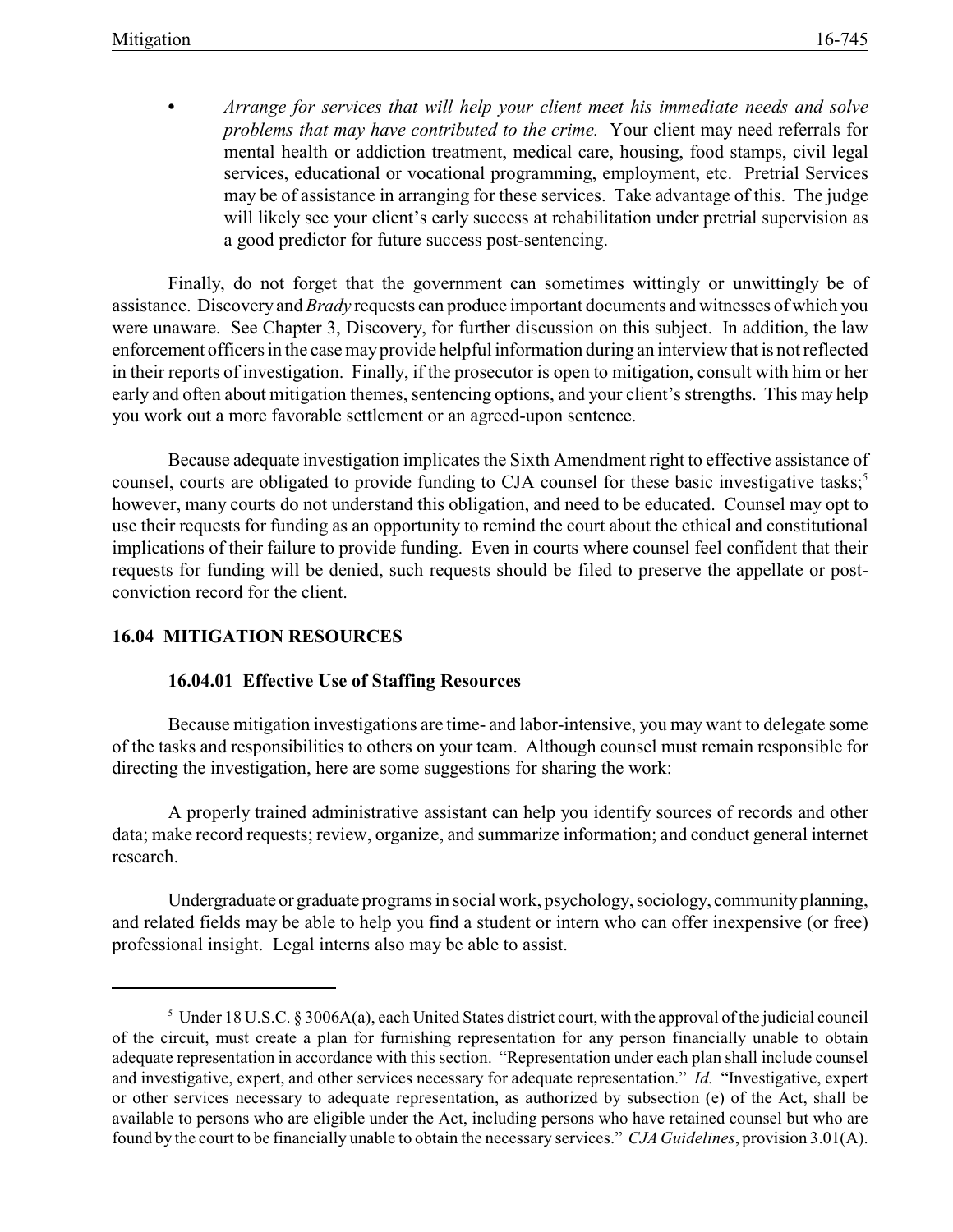Your client and his or her family can help collect employment information, character letters, and other community-based information. Your client's family is also a valuable source of anecdotes and stories, which may reveal a hidden strength of your client or otherwise shed light on his behavior. Families also have photos, letters, artwork, music, poetry, and other items that can highlight the unique attributes of your client. Often the "emotional center" of your mitigation presentation is hidden in this family history, so do not underestimate the value of this resource.

An investigator may help you gather records and conduct interviews, provided they are trained in, or willing to learn, mitigation interview techniques. Mitigation interviews, unlike fact investigations, require reflective listening skills, empathy, patience, and an open-ended style of questioning. Be sure your investigator is prepared to conduct such interviews before sending him or her out to see witnesses. If you anticipate that your fact investigator may need to testify at trial, then you may want to limit the scope of his or her investigation into your client's background. Mitigation investigations may uncover unfavorable information about your client, including past bad acts. In such situations, it may be best to divide functions so that your fact investigator can testify without exposing bad sentencing themes.

Some cases may require help from a "mitigation specialist" -- a person trained, through education or experience, to gather information about your client's biographical/psycholocigal/social history, interpret its relevance, and package it for presentation to the court. Mitigation specialists are commonly used in capital cases, but less commonly used in non-capital cases. Often, they are social workers in private practice. Because of the expense of hiring a mitigation specialist (typical fees are \$50-100 per hour), you may wish to reserve this option for those cases involving a complicated offense, significant mental health problems or cognitive impairment, addiction, or a history of trauma.

#### **16.04.02 Using Mitigation Specialists and Other Experts**

Although traditional investigators are often capable of conducting mitigation investigations, sometimes, a mitigation specialist or other expert may be helpful. This is most often when the case involves significant fact investigation, consuming the traditional investigator, or when the social history issues are especially complicated -- substance abuse, mental illness, cognitive impairment, gang affiliation, child abuse, or other similar issues. Just as the court should approve funding for traditional investigation of a case, it should approve funding for mitigation investigation, which has been a fundamental part of effective representation since *United States v. Booker*.

Knowing what kind of specialist or expert you need for your case requires some prior understanding of the issues involved. This sounds counter-intuitive, as defense counsel would like to turn to specialists or experts to answer the question, "what issues are involved?" Without knowing the issues involved, however, defense counsel cannot know who to hire and how to use that person effectively. One excellent resource for educating yourself is David Freedman's Guide to Mental Health Mitigation, available at http://www.fd.org. You may also wish to refer to Chapter 7, Mental Health Issues in Federal Criminal Practice, which, although it is tailored to the guilt/innocence phase of the case, contains information on mental health issues that may also be relevant at sentencing.

At a minimum, to effectively evaluate your client, an expert needs to have some background about your client and his or her case. Tell the expert what you have observed about your client, and what your theories are about his or her mental health problems. Provide the expert with discovery, records, witness contact information, and any other information he or she will need to make an evaluation that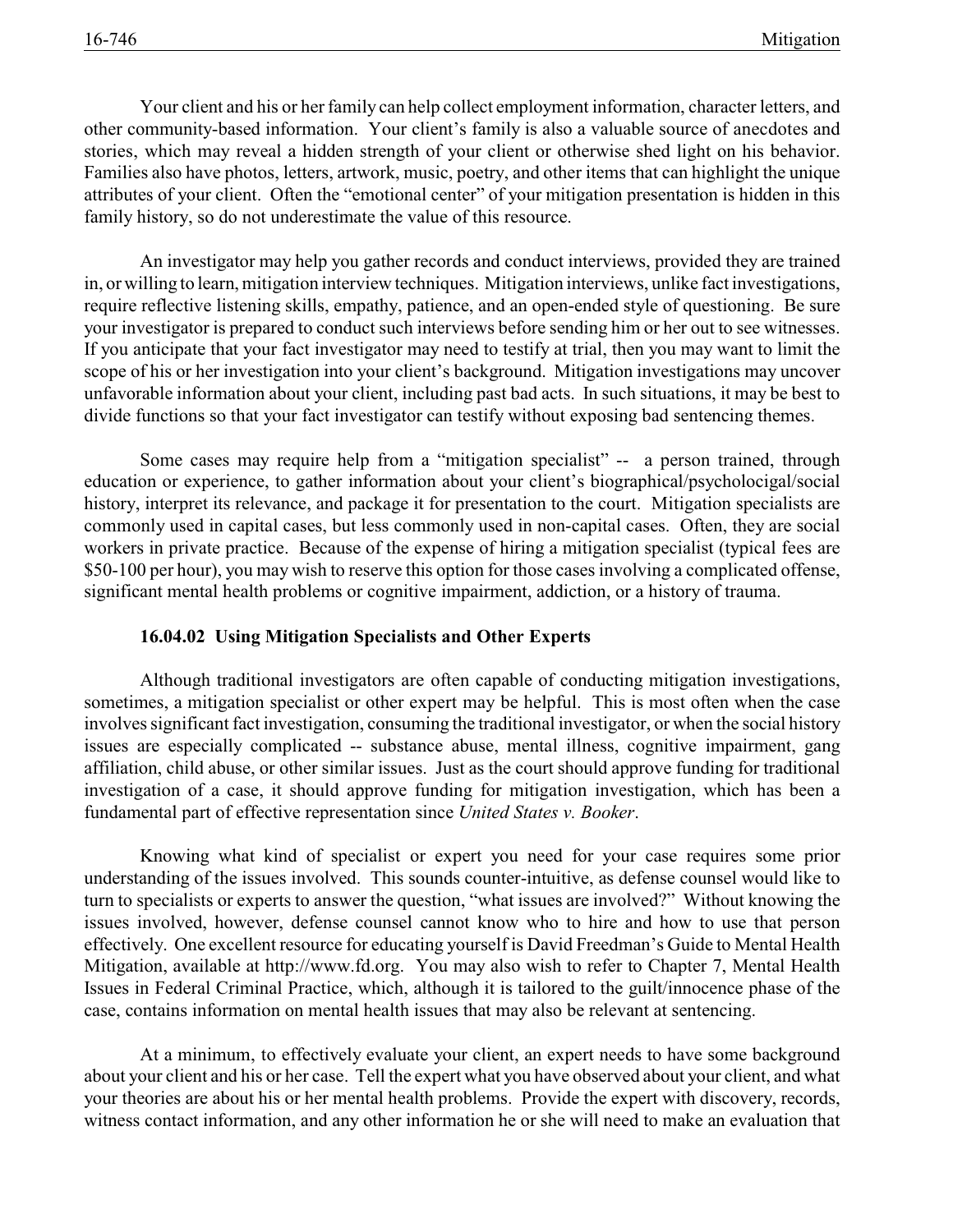will stand up in court. Remember, anything you give your expert may be discoverable by the government, but also remember that if you hold back too much, your expert will be subject to impeachment. Check in with the expert to determine what additional information he or she may need. This will help keep the expert on track and help you refine your goals for the evaluation.

Understanding the distinctions between experts is critically important -- choosing the wrong type of expert will waste your money and time. You will be able to choose the right expert for your case only if you understand your client's social history and symptoms. For instance, the signs of bipolar disorder and encephalopathy from liver disease can look similar -- irritability, mood swings, etc. If you gather your client's medical records or talk to a family member about his or her medical history, you will know whether he or she has liver disease, and therefore whether you need a medical specialist (psychiatrist or other person with an M.D.) as opposed to a psychologist (who holds a Ph.D). Here are some of the types of experts whose help you may wish to enlist:

- *Mitigation Specialist:* A "mitigation specialist" is usually a social history generalist, and is most appropriately used to assist in understanding the client's family and background. Many have backgrounds in social work, so are able to help counsel identify potential mental health issues, although they usually do not make formal diagnoses or develop treatment plans. They are often able to refer counsel to other experts, such as psychologists or psychiatrists, who can make those diagnoses and treatment plans.
- *Psychiatrist*: A psychiatrist is a mental health professional with a medical degree. Psychiatrists treat mental illness using a biomedical approach, often involving prescription of medication. They may conduct medical examinations and order medical tests like EEGs, MRIs, etc.
- *Psychologist*: A psychologist specializes in evaluating a client's mental health and providing treatment through psychotherapy. They may conduct psychological testing on your client, including personality testing, intelligence testing, and brain-function testing.
- *Neuro-Psychologist:* A neuro-psychologist has special training in understanding brain function. He or she is a specialist in conducting tests that identify cognitive impairments.
- *Social Worker:* A social worker is trained to assess, treat and manage clients with mental illness. In some states, social workers may make diagnoses. In other states, they will refer a client to another expert for formal diagnosis.

Many experts specialize -- for example, in addiction, trauma or learning disabilities. Talk to colleagues, look at the literature, surf the internet, and then interview potential experts to find out who's who in the field in which you are interested. The "go-to-person " in one type of case may not be right in another.

Be as clear as possible with your expert about what you need. One way to do this is by drafting a "referral question." Here are some examples:

• Client has trouble assimilating information I give him, seems to struggle with reading, left ninth grade at seventeen, and mother says was in special education. No history of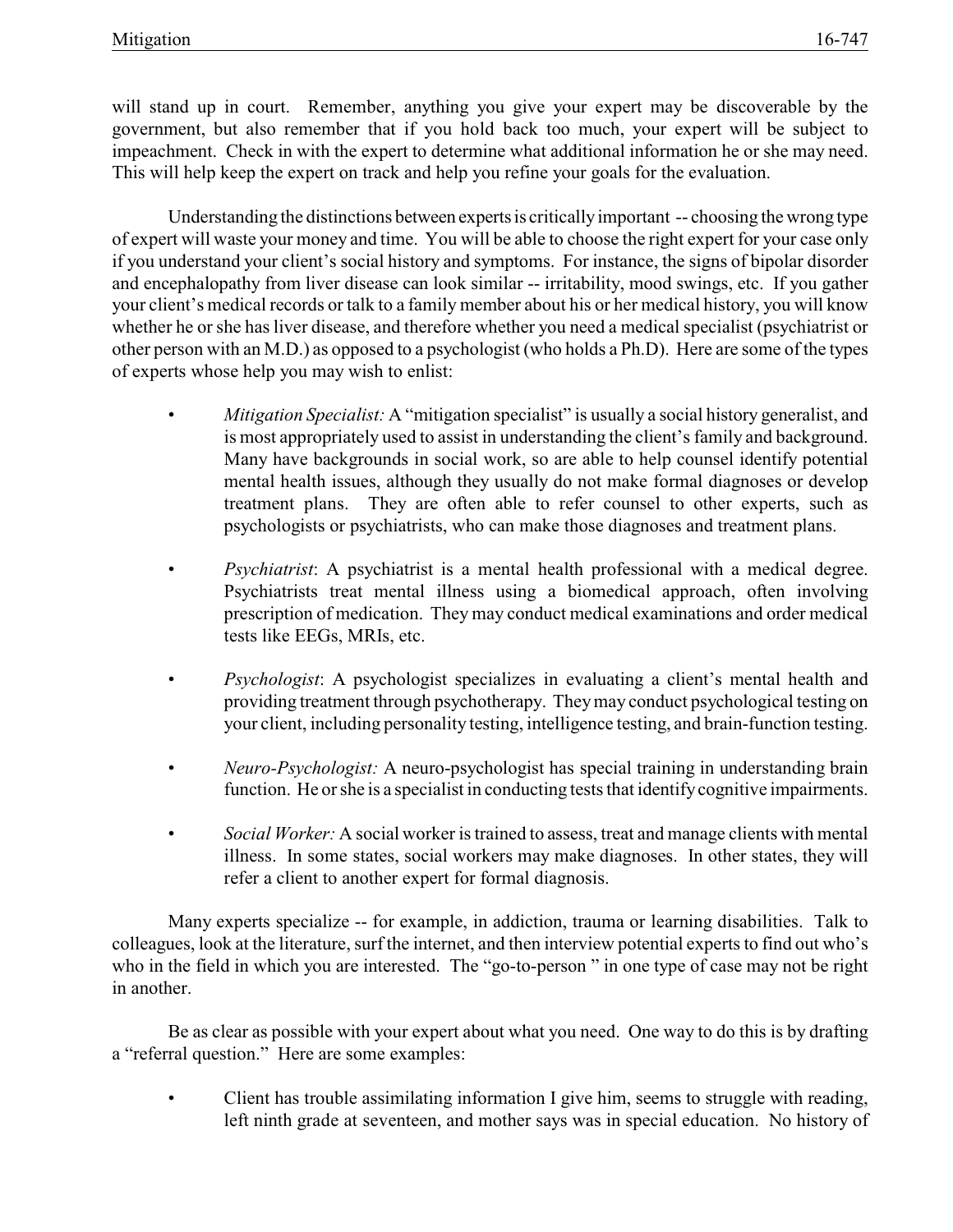head injury. Please evaluate for organic brain damage and/or learning disabilities.

- Client has 10-year addiction to PCP. Please evaluate his addiction and discuss the impact of that addiction on neurological function and impulse control.
- Client exhibits anxiety, irritability and mood swings, which family says began in his early 20s. Please assist in identifying the source of these symptoms.

Think carefully about whether to put the question in writing for your expert; anything you give the expert likely will be cited as in the expert's opinion and thus be available to the prosecution and the court.

Be clear with the expert about whether you want a written report. Consider consulting with the expert before he or she commits an opinion to writing. Some experts will work with the attorney in crafting the report. If you interview the expert in advance and check his or her references, you will know how easy it is to work with him or her.

Be wary about agreeing to any testing of your client. Make sure you understand the test, its purpose, and whether it has been validated for individuals like your client before permitting an expert to administer it. A good expert should be willing to provide this orientation, along with references for additional study. It almost never helps to have any kind of personality testing. This testing is not designed for a forensic setting, and almost always results in the application of negative labels to our clients – for example, anti-social, narcissistic, etc. Those labels are inaccurate due to the use of the tests in a setting for which they were not intended. Unfortunately, however, those labels tend to stick. A good source for educating yourself about psychological testing is MURIEL LEZAK'S NEUROPSYCHOLOGICAL ASSESSMENT.

#### **16.04.03 Internet Resources**

Many internet resources are available to counsel. These may be used for learning about a client's community, understanding a particular illness, getting tips on conducting an investigation, and locating a specialist or expert for a given case, among many other things. A list of internet resources is included in Appendix C to this chapter. Defense counsel should also consult the Office of Defender Services, Training Branch website for helpful internet resources. Office of Defender Services, Training Branch, Internet Websites for Mitigation Information, *available at* http://www.fd.org/odstb\_MitigationSites.htm (last visited December 15, 2009).

#### **16.05 USING AND FASHIONING ALTERNATIVE SENTENCES**

Defense counsel is ethically obligated to explore alternative sentencing options. ABA STANDARDS,DEFENSE FUNCTION, Standard 4-8.1 ("Defense counsel should, at the earliest possible time, be or become familiar with all of the sentencing alternatives available to the court and with community and other facilities which may be of assistance in a plan for meeting the accused's needs."). This obligation cannot be underestimated under an advisory sentencing guideline scheme, which provides defense counsel with an opportunity to propose creative sentencing alternatives to the court. The Sentencing Commission itself concedes that effective alternative sanctions are important options for the criminal justice system: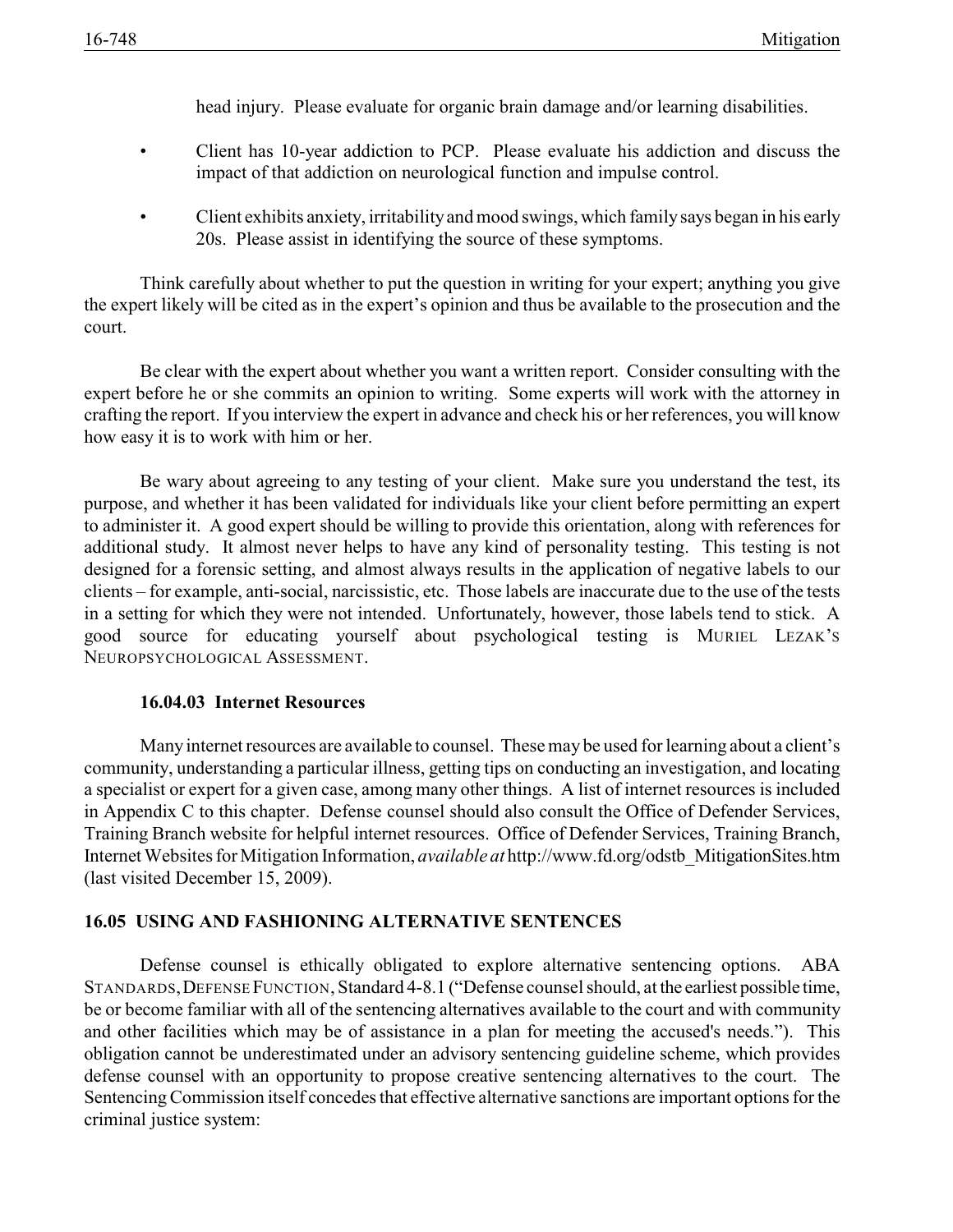For the appropriate offenders, alternatives to incarceration can provide a substitute for costly incarceration. Ideally, alternatives also provide those offenders opportunities by diverting them from prison (or reducing time spent in prison) and into programs providing the life skills and treatment necessary to become law-abiding and productive members of society.

U. S. SENTENCING COMM'N, ALTERNATIVE SENTENCING IN THE FEDERAL CRIMINAL JUSTICE SYSTEM 20 (Jan. 2009).

The alternatives are limited only by counsel's imagination and community resources. Here are some points to keep in mind. 18 U.S.C. § 3553(a) provides the court with considerable flexibility to fashion a sentence that attempts to meet the treatment, vocational, education or other needs of your client while also being punitive -- e.g., weekends in jail, halfway house, home detention with or without electronic monitoring, in-patient care, or an outpatient program. The sentencing "zones" in the Guidelines are advisory only. Even if your client's advisory guideline falls within Zone C or D, where a probationary sentence was traditionally prohibited, the court may nonetheless impose a sentence of probation if it complies with the provisions of 18 U.S.C. § 3553(a).

Show the court why your alternative sentencing proposal meets your client's needs (medical conditions, mental health treatment, employment, educational opportunities, drug/alcohol counseling) better than the Bureau of Prison's (BOP) programs. In convincing the court that the BOP cannot adequately meet your client's needs, you may need to retain prison experts and/or obtain correctional audits, congressional reports, Inspector General audits, and other information documenting funding, staffing, and other problems in BOP programs.

Present data and research on why imprisonment promotes racial disparity, unfairness, and does not serve the purpose many think it does. Also present data and research on why your proposal will be effective. *See* THE FEDERAL AND COMMUNITY DEFENDERS'RESOURCE MANUAL: USING STUDIES AND STATISTICS TO REDEFINE THE PURPOSES OF SENTENCING, *available at* http://www.fd.org/odstb SentencingResource3.htm. The manual includes citations to studies on subjects ranging from substance abuse to recidivism to immigration to sex offender treatment.

Consider incorporating restorative justice options into your plea agreement or sentencing proposals. While not all cases lend themselves to restorative justice, the practice, discussed at Section 16.03.05, "Victim Outreach," which seeks to meet the needs of victims, has much to commend it.

Whatever your sentencing proposal, make it as concrete as possible so that the court understands the client's needs, the plan, and the likely outcome of the sentence.

#### **16.06 EFFECTIVE SENTENCING PRESENTATION**

Effective sentencing presentation means bringing a client's life and story alive in the courtroom. Judges sentence many, many defendants every year, and it is easy -- especially for those who have been on the bench since the Sentencing Guidelines were mandatory --for them to generalize about our clients and to assume that they understand what brings our clients before the court. Sentencing under those circumstances can become abstract and formulaic, despite the commandment in § 3553(a) for individualized sentencing. Counsel must find a way to animate each client's case in a manner that makes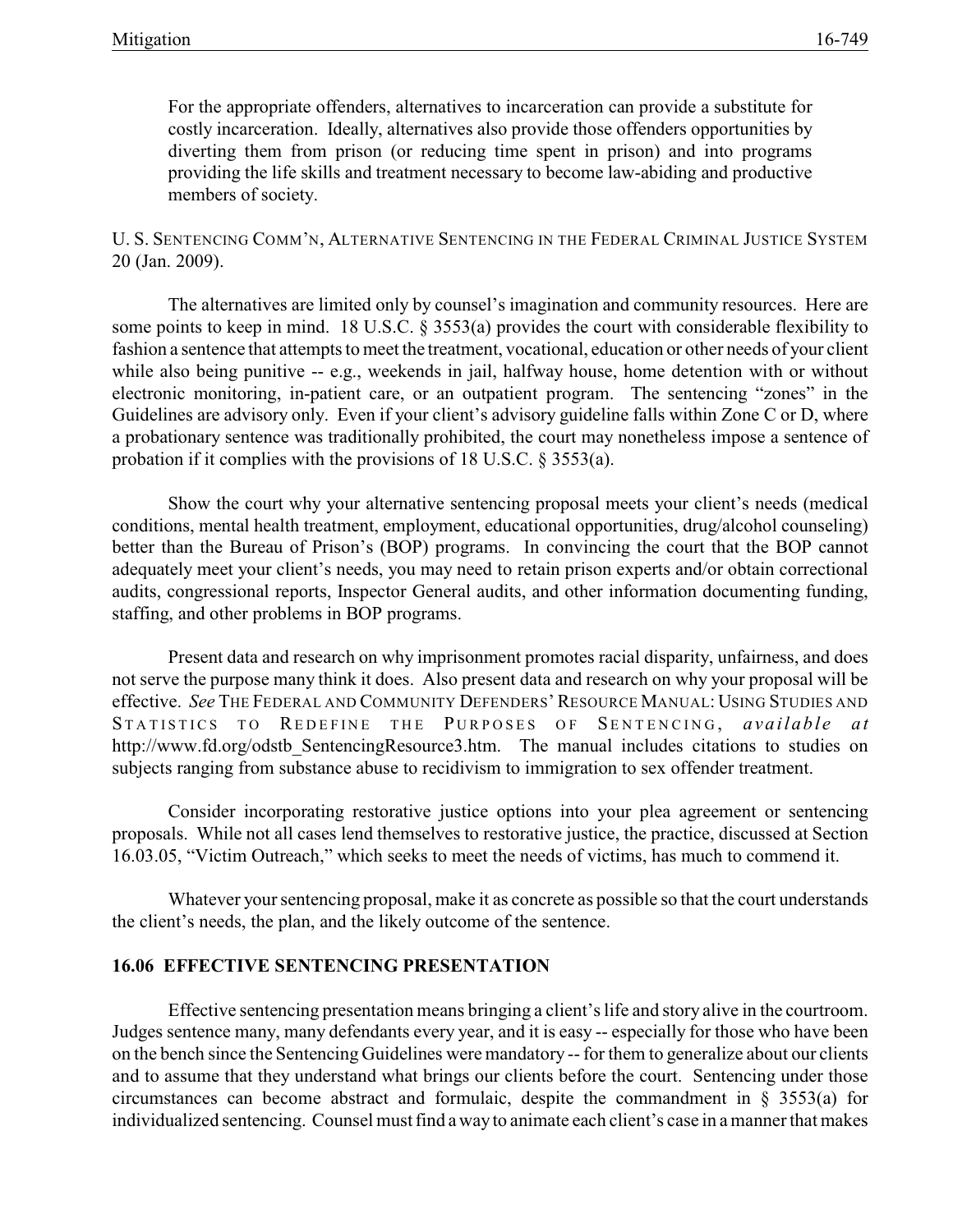it hard for the judge to treat it as "just another case."

The most important thing counsel can do to achieve an effective sentencing presentation is to identify the emotional centers and themes of the case. Like the best books or movies, the best sentencing arguments involve a good story, compelling characters, and powerful images. Almost every case has these features, they are just easier to find in some cases than others. Be alert for potential sentencing themes from the outset of your case. Sometimes, a potential theme for sentencing will come from an unlikely place -- e.g., law enforcement officers testifying at a detention or suppression hearing about your client's cooperation during arrest, extensive statement to police, or providing consent to search. That testimony can be melded with the § 3553(a) factors important to the judge (punishment, rehabilitation, offender accountability, deterrence) to create a strong case for a lesser sentence.

## **16.06.01 Tactical Considerations in Presenting Mitigation**

In deciding how best to present mitigation information, you should keep in mind a variety of potential pitfalls and formulate your strategy accordingly. Here are some of the most common tactical considerations involved:

# **16.06.01.01 Using the Presentence Report (PSR) to Present your Position**

Because courts generally view information presented through the PSR as more reliable and accurate, you may want to consider providing mitigation information to the probation officer during the presentence investigation. Some probation officers, armed with persuasive information, can be effective advocates for reduced sentences. On the other hand, some probation officers will aggressively seek out information to rebut your mitigation or find ways to use it against you. Sharing information early in the process also gives the government a preview of your case and provides them with a greater opportunity to investigate and rebut your sentencing package, if so inclined.

## **16.06.01.02 Using Mental Health Evaluations**

Expert evidence regarding your client's mental condition is necessary for some sentencing arguments (e.g., diminished capacity) and helpful in others (e.g., developmental disability, major mental illness, learning disability), but before you decide to use such an evaluation, you should consider the following:

- *Will your expert write a formal report?* If so, is the expert willing to speak with you about his or her evaluation before issuing a final report? Experts vary considerably on their willingness to work with defense counsel in crafting a report. If you anticipate that your expert will be inflexible about editing a report once it is written, then you may wish to engage him or her in extensive discussion before hand. Even if your expert is amenable to editing a report, keep in mind that earlier drafts of the report may have to be turned over to the government.
- *Will the government demand discovery of information provided to the expert?* In responding to defense mental health evaluations, some prosecutors aggressively pursue discovery of all information provided the defense expert, including discussions with counsel, witness interviews, social history summaries, and documents. Size up the risk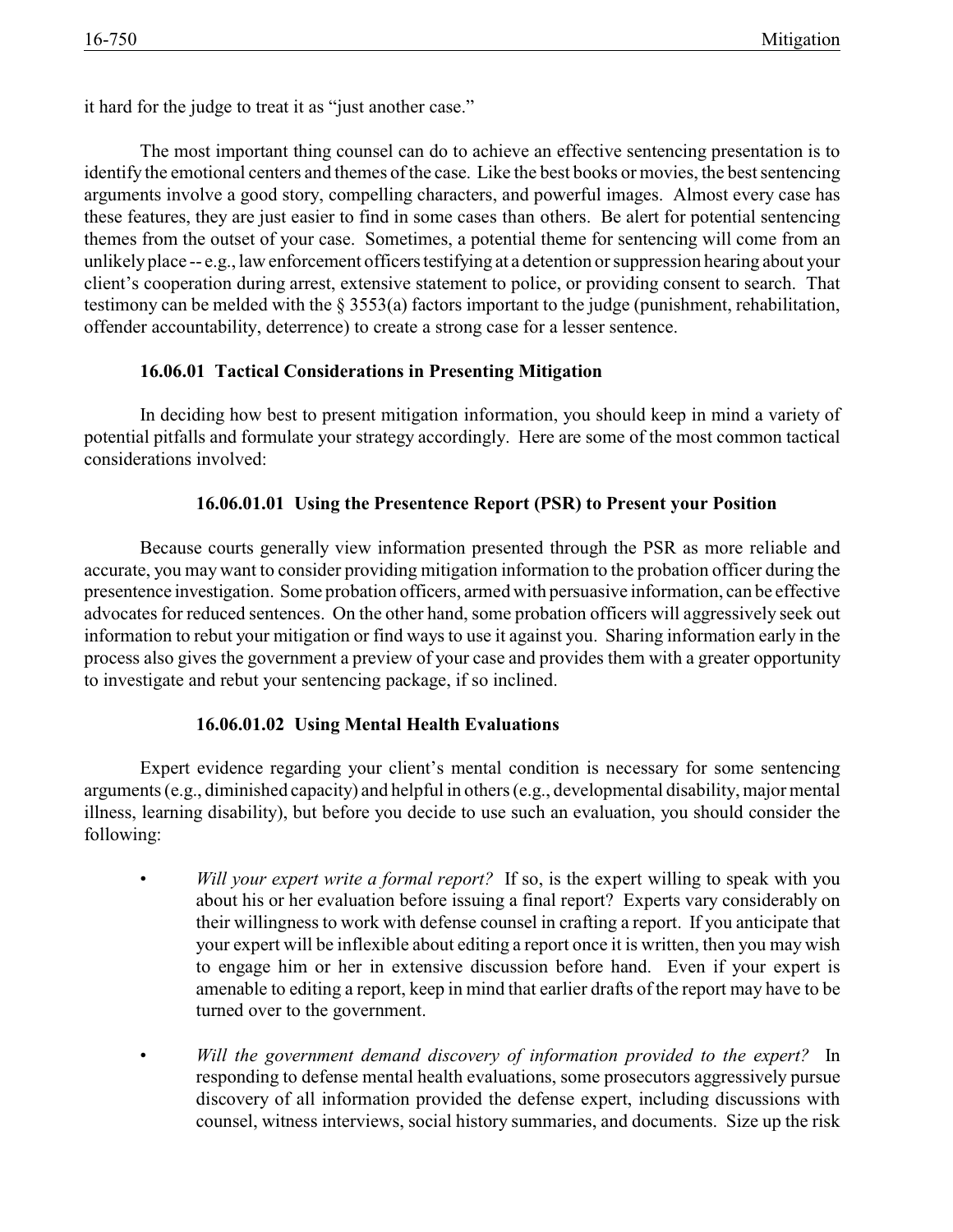that your prosecutor will pursue such information and be extremely careful what information you convey to your expert. As a rule of thumb, if you want to keep information hidden from the government, do not give it to your expert.

- *Will the government request a reciprocal exam?* Many courts permit reciprocal government mental health examinations, either by analogy to Federal Rule of Criminal Procedure 12.2, which provides for evaluations in capital sentencing proceedings, or under the court's inherent authority to control discovery. Not consenting to a reciprocal exam casts doubt on the reliability of the defense expert's evaluation. If confronted with a government request for a reciprocal evaluation, consult the law relevant to mental health evaluations in capital sentencing to be sure that the government gets no more than that to which it is entitled.
- *How is your client likely to respond to a government evaluation?* If your client is generally cooperative and follows advice, he is much more likely to get through a government exam without doing any additional harm to his cause. An "obstructionist,""uncooperative," or a less than honest performance from your client increases the risk that he or she will be labeled anti-social, a psychopath, or a malingerer.
- *Can you limit the terms of the government's exam?* If the government seeks to perform a reciprocal mental health exam, the scope of the evaluation should be limited to that necessary to directly rebut the defense expert. For example, if your expert has performed a substance abuse assessment, the government expert should not be permitted to assess future dangerousness or brain function. Be particularly aware of unnecessary intrusions on your client's Fifth Amendment rights against self-incrimination. If your expert has not discussed the offense or other criminal acts with your client, then the government's expert should not be permitted to do so either.
- *Should you be present at the government exam*? It is generally a good idea for a representative of the defense team to be present during the government exam. Defense presence at the exam may make your client more at ease and will ensure that the exam stays on track and is recounted accurately in any report or testimony. In addition to attending, you may also consider audiotaping or videotaping the exam, particularly if you think such taping will facilitate your mitigation presentation to the court.

## **16.06.01.03 Using Sentencing Memoranda**

Whether to submit an extensive written sentencing memorandum is another strategic question that does not admit an easy, "one size fits all" answer. Some questions to consider:

- Will a lengthy memo provide the prosecutor with a greater opportunity to rebut your presentation?
- Will the court read your memo in advance?
- Will the court perceive you as "sandbagging" if you do not give the prosecutor advance notice of your arguments?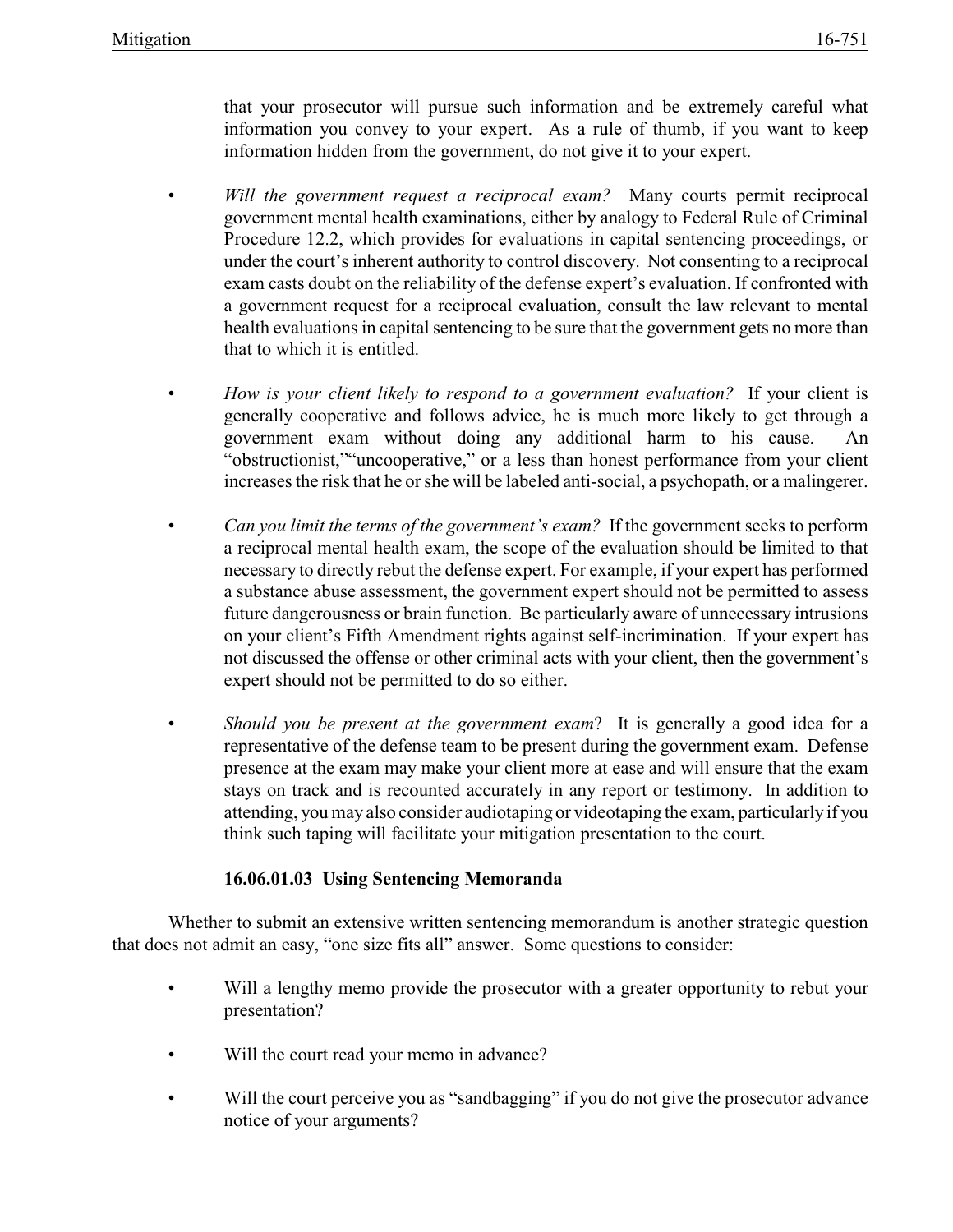Is a written presentation the most effective means of communicating the themes in your case?

#### **16.06.01.04 Using Audio and/or Video**

As discussed further below, use of audio and video in your sentencing presentation can help to animate your case for the court. As with expert reports, however, the government may be entitled to review all of your recordings if you present any in court. Thus, careful preparation is required before any taping. Also, keep in mind the hazards of editing. Use the "rule of completeness" as a guide. You do not want to present something so skewed in your client's favor that it can be turned against him or her by the government.

#### **16.06.02 Tools for Mitigation Presentation**

Traditionally, defense counsel submit *written memoranda* to the court in advance of sentencing, requesting a particular sentence and giving the rationales for that sentence.Assuming that you have decided to write a sentencing memo after considering the pros and cons of doing so, *see* Section 16.06.01 "Tactical Considerations in Presenting Mitigation," above, you want to make it as persuasive as possible. A persuasive memo should tell a riveting story, not simply recount facts, details, and legal arguments. It should explain why the client is before the court and why his or her future will be different than his past. While memos often recount the horrors of our clients' lives, a memo should also focus on their strengths, resilience, and the positive forces in their lives. You do not want the court to conclude that criminal activity was inevitable for your client; you want the court to think that things could have been different, and will be different in the future. Many of the techniques of nonfictional narrative storytelling work well for sentencing memos: setting, character, plot, conflict, and theme.

There are many other methods for presenting your mitigation to the court, which may be used together or in place of a sentencing memorandum. One often-overlooked source is your client and his or her family. You may wish to have the client *write a letter* to the court, explaining what he or she has learned from this case and what he or she hopes for his or her future. Judges are often moved when a client thinks out his or her predicament and prospects, finds the words to express them, and takes the time to hand-write them in letter form. If your client is a good speaker, you may wish to reserve that story for allocution. Or, you may wish to have the client both write and allocute. If your client plans to speak at sentencing, be sure to prepare him or her carefully. Even a minor misstep can have significant consequences at this stage. A good resource for preparing your client's letter to the court or allocution can be found on the Office of Defender Services, Training Branch web site. *See* Tony Lacy, *3553(a) Allocution Pleading* and *The Story Behind the Allocution Pleading*, *available at* http://www.fd.org/pdf lib/allocution%20pleading.pdf and http://www.fd.org/pdf\_lib/The%20Story%20Behind%20the%20Allocution%20Pleading.pdf.

Similarly, a client's family, friends, employer and others can tell the client's story to the court, either in a character letter or at the hearing. This requires the same advance thinking and preparation as a client's sentencing letter or allocution. Think about choosing representatives from different segments of your client's life, so that these witnesses fully supplement the story you are telling. You may wish to call on a client's spouse, employer, AA sponsor, former teacher, or any other person who had a meaningful influence on, or was witness to, the client's life. Make sure these witnesses understand the role you envision for them and how they can fulfill it. Attached at Appendix D is a memorandum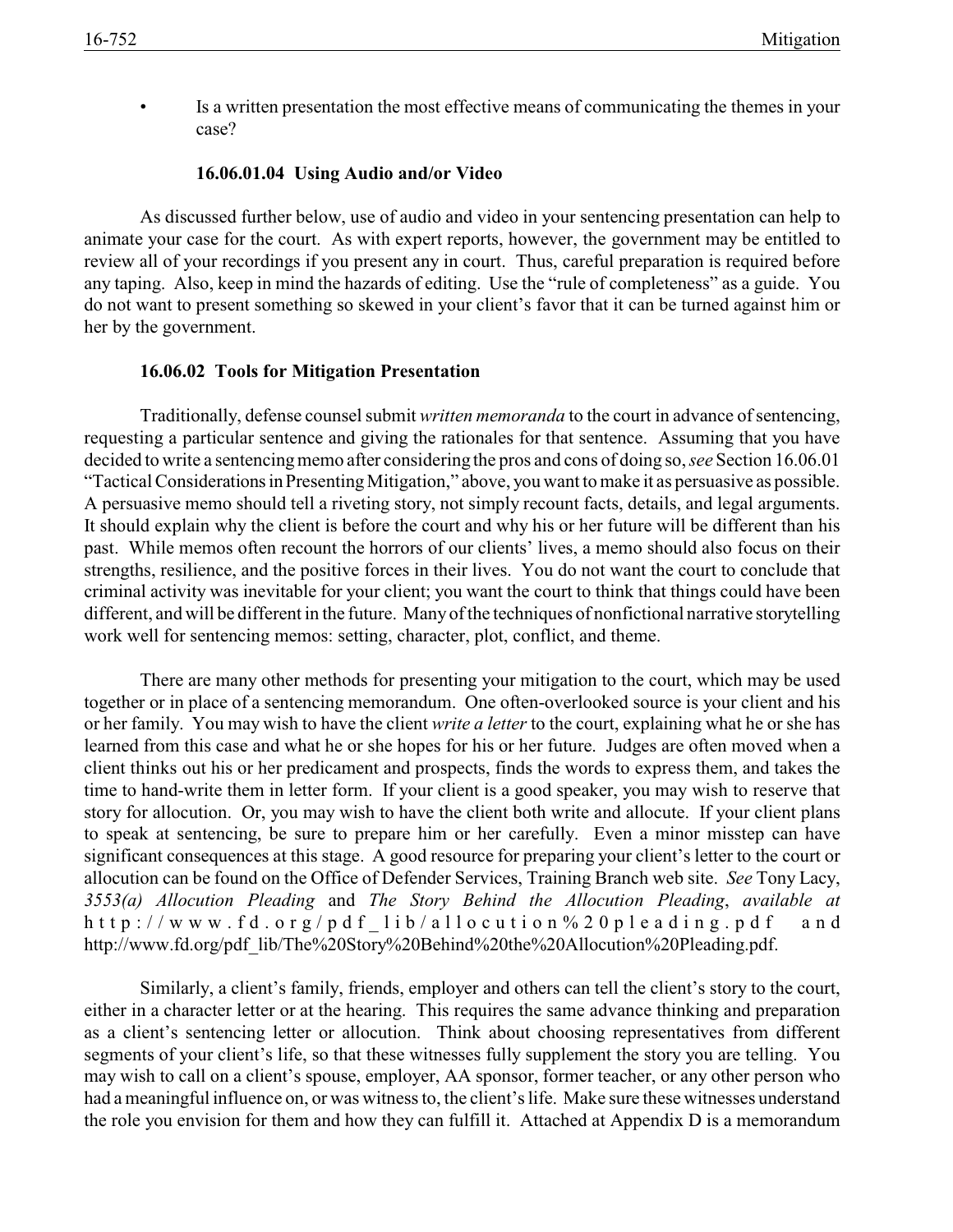on writing a character letter that may help your client's family and friends more effectively express themselves on his or her behalf.

You may choose to present your client's story in pictures. This is particularly true when you believe that some aspect of your client's life is better shown than told. For example, when your client's offense was motivated by drug addiction, and you can depict the neighborhood where he or she lived and used, the treatment center where he or she recovered, and his or her new life living sober. Or, if your client is supporting a family, and you want to show the court the children he or she is raising, the home he or she has made for them, and the job that allows him or her to do so legally.

One effective way to use pictures is by video. Producing sentencing videos is not difficult, as long as you have a camera, a decent computer, and some editing software. Editing software is available online, often on a trial basis, and quite affordably (some programs cost under \$50.00). You simply shoot the film, load it to your computer, and cut and paste it into whatever order is appropriate. You can add documents and still photos, and use narration or music. While a simple, rough-cut film can be more compelling than something fancier, you may consider hiring a professional who specializes in producing these sort of short videos, if you have the funds available.

If moving pictures are not necessary, you may want to consider a slide-show, perhaps narrated by your client or one of the primary figures in his or her life. Or, you might simply present documents or photographs using the court's projection system. In addition to documents and photographs, consider constructing family trees, time-lines or other charts to depict important themes in your case, such as a history of mental illness or substance abuse in the family, the client's traumatic childhood, or the client's various efforts to seek employment. Any of these things can also be inserted in sentencing memoranda, either in the text (using a chart or a picture box) or as an exhibit.

Craft your approach to be engaging, informative, and persuasive. Whatever the merits of your mitigation case, if it is not easily received and understood by the court, it will not be effective.

#### **16.07 CONCLUSION**

When you have questions about developing or presenting mitigation in your cases, consider contacting your local Federal Defender office, the Defender Services Training Branch in Washington, D.C. (see http://www.fd.org for contact information), one of the Federal Defender mitigation specialists, or the Sentencing Resource Counsel Project.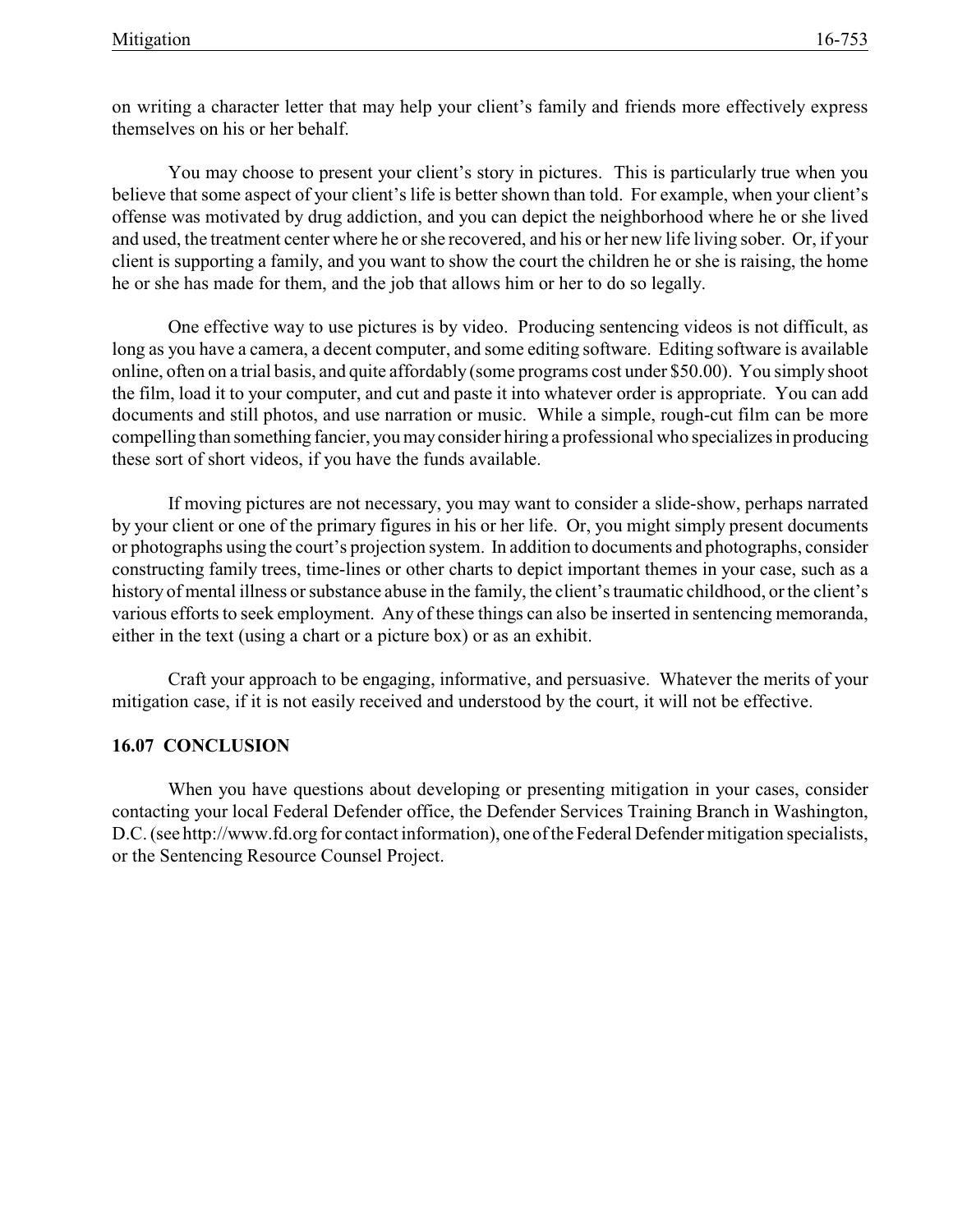# **APPENDIX A**

### **SOCIAL HISTORY: A TOPICAL CHECKLIST<sup>6</sup>**

In developing mitigation for post-*Booker* sentencings, our clients are often our best and mostaccessible source of information. In the abstract, the mitigation possibilities seem endless, and it may be difficult to decide what to ask our clients and how to ask it. This checklist is designed to give you some guidance. Although it is not intended as a script for client interviews, it may be useful for attorneys to review the checklist in connection with each case as a brainstorming tool. Of course, these same topics may also be addressed with your client's family and friends and other witnesses.

In collecting information from clients, remember two important principles. First, try not to be too result-oriented. Sometimes, you just have to listen and let the client take the interview where he or she wants it to go. You will not elicit much useful information if you exert too much control in the conversation. Second, be alert to verbal and non-verbal cues suggesting abuse, mental illness, or cognitive impairment. *See* Deana Logan, *Learning to Observe Signs of Mental Impairment*, MENTAL HEALTH AND EXPERTS MANUAL (6th ed. 2002), ch.17, *available at* http://www.dpa.state.ky.us/library/manuals/mental/Ch17.html. Sometimes, your client will not be able to tell you what is mitigating, but you will discern it through careful observation.

If you have any questions about a client's response to questions or a behavior you observe, you may want to consult the attached bibliography of materials on mental health issues in criminal cases and conducting mitigation investigation. Also consider consulting a social worker, a mitigation specialist, or a mental health professional.

#### **Initial Interview**

This basic information should be collected early on (at the initial appearance, if possible). These are the questions asked at intake by Assistant Federal Public Defenders. The answers provide the basis for establishing a "family liaison" (a close friend or family member of the client who can become an ally for the attorney during the investigation & litigation), and beginning the investigation (ordering basic documents such as educational, criminal, and medical records).

- $\Box$  Charged name
- $\square$  Legal name
- $\Box$  Other names used
- $\Box$  Age
- $\square$  Date of birth
- $\Box$  Place of birth
- $\Box$  SSN
- $\square$  Immigration status
- $\Box$  Address
- $\square$  With whom living

 $\delta$  This checklist is adapted from materials prepared by the Office of the Federal Public Defender for the District of Maryland, Scharlette Holdman, and the Louisiana Capital Defense Project.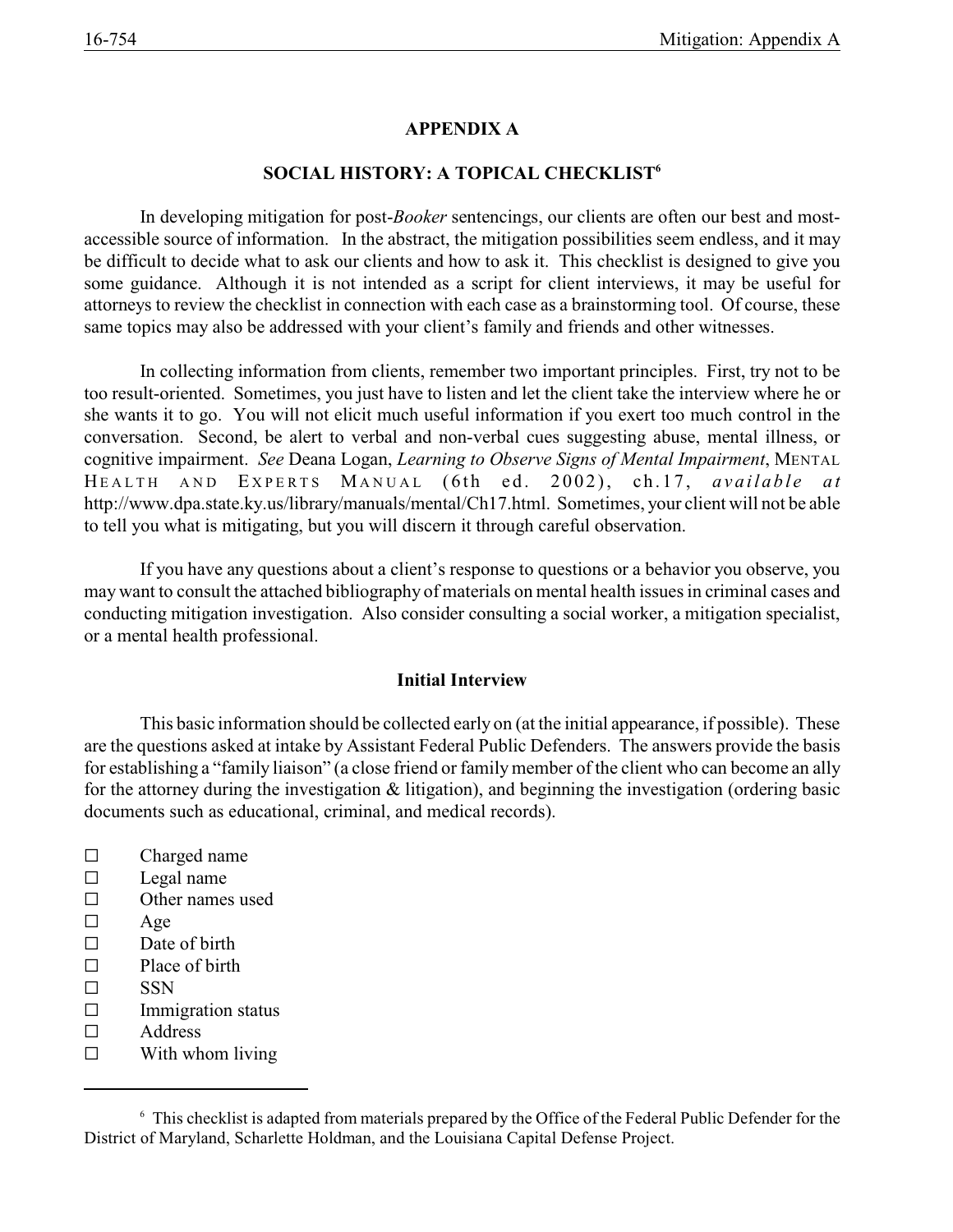- $\square$  Marital status
- $\square$  Name/address/phone of spouse
- $\square$  Name/address/phone of children
- $\square$  Name/address/phone of other relatives/friends
- $\square$  Employment
- $\square$  Name/address/phone of employer
- $\square$  Military record
- $\square$  Schools attended
- $\square$  Highest grade completed
- $\square$  Current medical needs
- $\Box$  Pending cases
- $\square$  Detainers
- $\Box$  FTAs
- $\Box$  Probation/Parole (& supervising officer)
- $\square$  Past arrests/convictions
- $\square$  Arrest date/time/place
- $\square$  By whom arrested
- $\Box$  Circumstances of searches/seizures (consent, warrant, auto, etc.)
- $\square$  Witnesses to arrest
- $\square$  Others arrested
- $\Box$  Circumstances of any statements (oral, written, read rights, invoke rights, length, place, method of interrogation)
- $\square$  When taken to magistrate

At the initial meeting, also have the client complete release of information forms, so you can easily retrieve records now and later on.

# **Subsequent Interviews**

During subsequent interviews, you will have the chance to get to know your client and his or her history. When you visit to discuss an upcoming court date or a development in the case, try to take the time to ask how the client is doing and to make some simple observations about his or her condition. Also try to introduce one or more of the topics listed below. Try to cover all of these areas over time so that you can be sure you have done a thorough mitigation investigation.

As follow-up to your client interviews, gather information from other sources, including friends, family, teachers, neighbors, employers, coworkers, coaches, counselors, etc. Records also contain invaluable information and frequently corroborate information obtained from the client or witnesses. Consider gathering medical records, school records, jail and correctional records, juvenile records, social welfare records, military records, court records, arrest records, and attorney files.<sup>7</sup>

 $\frac{7}{1}$  The investigators and support staff at the Federal Public Defender have developed a wealth of knowledge on how and where to obtain records. They may help you short-circuit what can be a time-consuming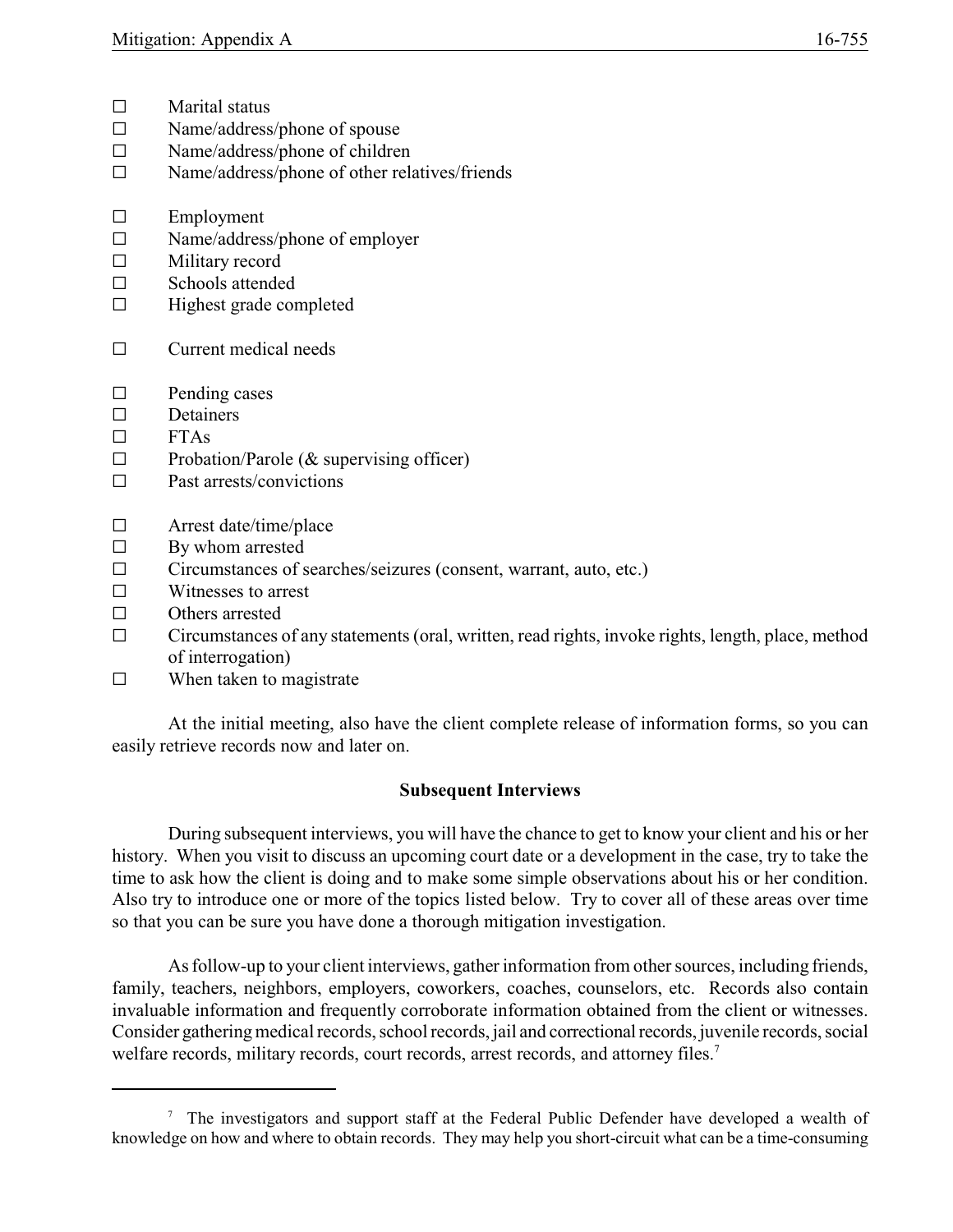You may not be able to do a complete social history investigation on each client, but be careful about deciding that it is not worthwhile in any individual case. Many attorneys have received sentence reductions in a case that, at first glance, appeared relatively ordinary.

# **Current Condition**

Checking in on the client's current condition is a good way of building a relationship with the client, while at the same time identifying possible mitigation. You may see signs of cognitive impairment or mental illness, or you may learn good character mitigation, such as that the client is serving as a "trusty" on his cellblock or participating in a "Reality" program for school-kids.

- $\square$  How are you feeling?
- $\square$  Do you have any complaints?
- $\Box$  How are you getting along with the guards?
- $\square$  Any guards having problems with you?
- $\Box$  How are you getting along with other inmates?
- $\Box$  How are you sleeping?
- $\Box$  Are you getting any exercise?
- $\square$  What have you had to eat?
- $\square$  Did you get a shower?
- $\Box$  Are you making any phone calls?
- $\square$  Do you have any visits?
- $\Box$  How do you spend the day?
- $\Box$  Have you seen the doctor/nurse?
- $\Box$  Are you taking any new medication?

## **Observations of Client**

- $\square$  Skin (clear, acne, pale, abrasions)
- $\square$  Eyes (dilated, rapid movements, dull, normal)
- $\Box$  Hygiene (unclean, clean, food, drool, chapped lips, feces/urine, odor)
- $\Box$  Appearance (disheveled, neat, unshaven, gaunt, tired)
- $\Box$  Mood (crying, lethargic, sad, agitated, hopeless, unpleasant, manic, irritable, clinging)
- $\Box$  Speech (monotonous, loud/soft, incoherent, tangential, shifting, derailment, flighty, stuck on single subject, pressured, minimal)
- $\Box$  Thought (delusion, hallucination, paranoia, preoccupation, extreme, confabulation, inflated sense of self)
- $\Box$  Feelings (fear, shame, remorse, giddy/silly, anxious, normal)
- $\Box$  Movement (touching, licking, rocking, drumming fingers, leg shaking, pacing, slow/fast)
- $\square$  Tics (snorting, clearing throat, grimacing, head twitches, verbalization)

## **Social History**

These topics are presented in rough chronological order, but you should feel free to pursue them in whatever order seems appropriate with a given client. Some clients will be unwilling to talk about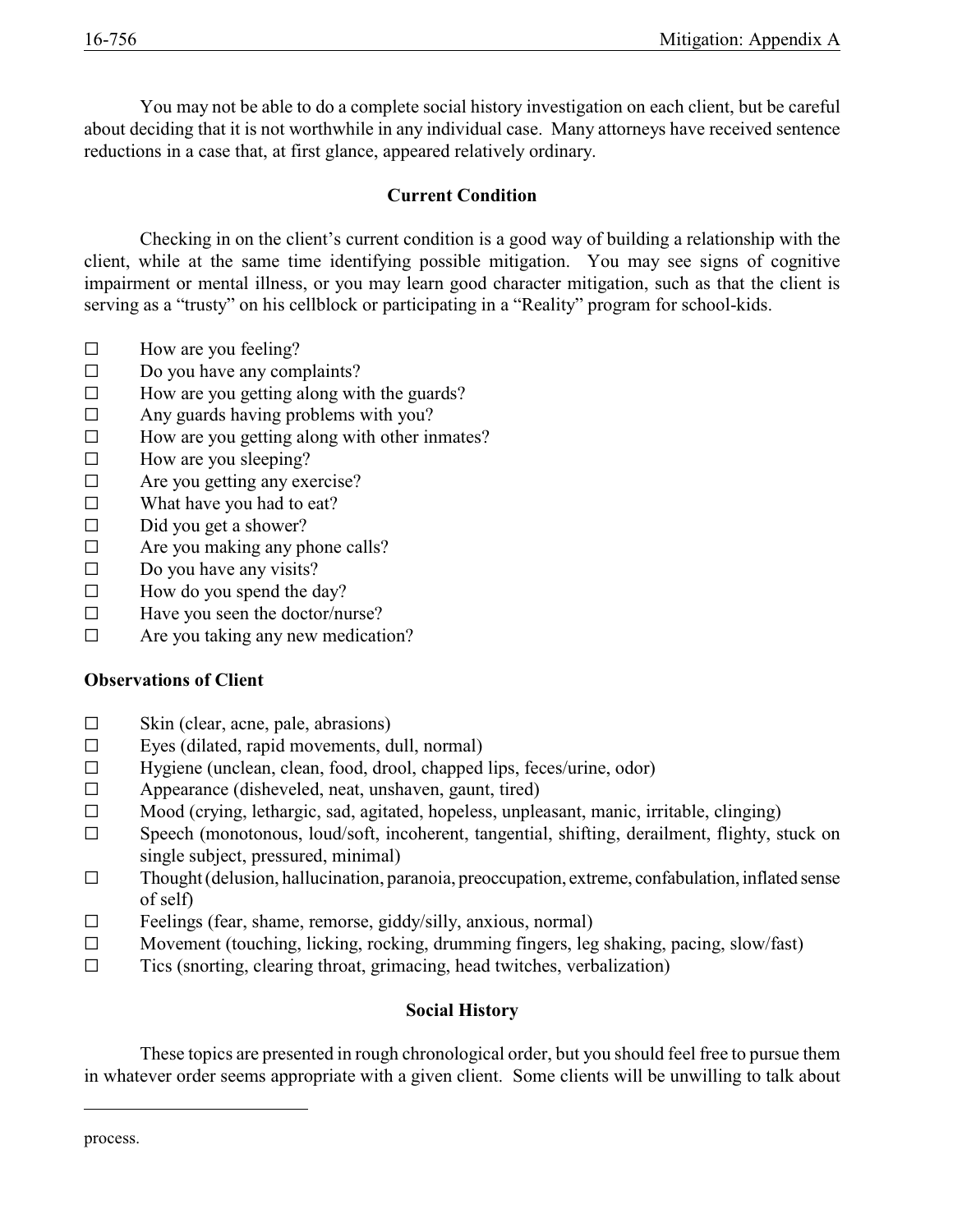their childhood at first, but may become more willing after they see the way you handle a discussion of their criminal history, hobbies, or employment background. If your client will not or cannot answer a question, try asking your "ally."

# **Birth, Growth & Development**

- $\Box$  Any known complications with mother's pregnancy (bleeding, toxemia, smoking, alcohol, drugs, physical abuse, depression, accidents, illness) *Sample Q: How was your mother's health during her pregnancy with you?*
- $\Box$  Any complications at birth (premature, respiratory difficulties, jaundice, known defects) *Sample Q: Did your mother ever complain about her labor and delivery? Sample Q: What does your mother say about the day you were born?*
- $\Box$  Approximate age at which developmental tasks accomplished (responsive smile, rolling over, crawling, pulling to stand, walking, speaking, self-care) *Sample Q: What has your mother told you about what you were like as a baby? As a child?*
- $\Box$  Relationship with parents (emotional support, nurturing, expressions of love, discipline, infliction of physical harm or pain, sexual abuse, sexual modeling, displays of nudity, invasions of privacy) *Sample Q: Tell me about your mom? Sample Q: How did your mom handle it when you did something wrong?*
- $\Box$  Relationship with others in household
- $\Box$  Relationship with peers in school and neighborhood *Sample Q: What did you do when you weren't in school? Sample Q: What were your friends like? How did others treat you?*
- $\square$  Police or social workers ever come to house
- $\square$  Client or siblings ever run away

# **School History**

- $\Box$  Age began school
- $\Box$  Schools attended (dates, addresses, reason for changing schools)
- $\square$  Progress from one grade to next
- $\square$  Placement (advanced, special education)
- $\Box$  Behavioral difficulties
	- *Sample Q: Did you like school? What did you/did you not like about it?*
- $\square$  Lateness, attendance
- G Performance
- $\square$  Significant teachers/coaches
- $\square$  Parental involvement in school
- $\square$  Highest grade completed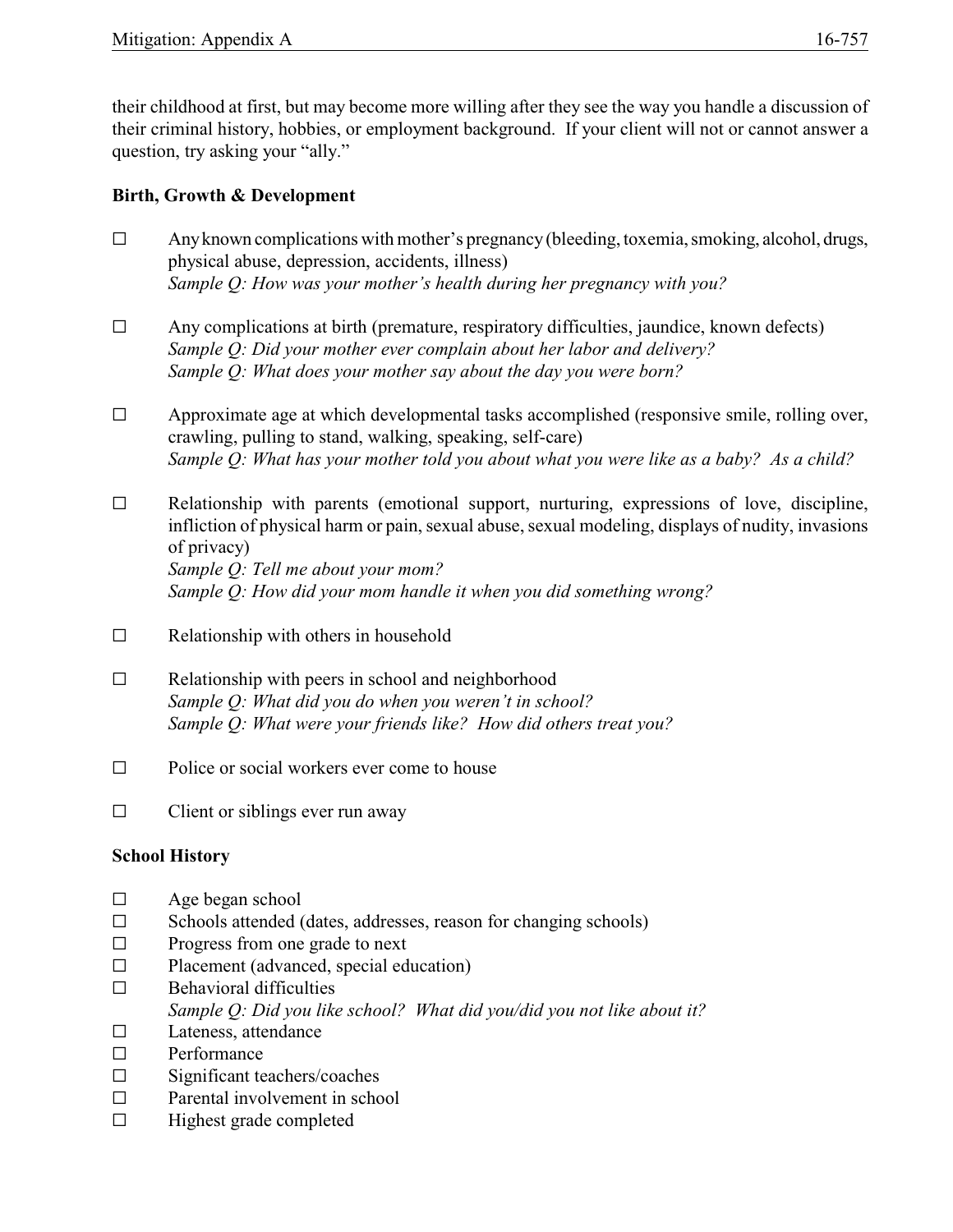$\square$  Extracurricular activities, clubs, sports

# **Environmental Factors**

- $\Box$  All addresses where client lived
- $\square$  Name, age, current address of all people with whom client lived
- $\Box$  Physical conditions in which client grew up (type of neighborhood, housing conditions, availability of heat, number of rooms, number of people in residence) *Sample Q: Tell me about where you grew up?*
- $\Box$  Exposure to toxins (smoking, lead, folk remedies, solvents, glue, industrial area, agricultural area) *Sample Q: Where did you play when you were small?*
- $\Box$  Client, family, or caretaker ever in an occupation at risk for neurotoxic exposure (agricultural, chemical, pharmaceutical, degreaser, dry cleaner, dental hygienist, electronics, plastics, painter, printer, rayon, steel, transportation, foundry, scrap metal)

# **Medical & Mental Health History**

- $\Box$  Kind of health care child/family received (ER, doctor, clinic)
- $\square$  Injuries, accidents, illnesses, including during childhood
- $\Box$  Head trauma (blows, car accidents, falls, sports injuries)
- $\square$  Fevers, headaches
- $\Box$  MRI, CAT scan, PET, EEG, x-ray of head, neuropsych or psych testing
- $\square$  Hospitalizations
- $\square$  Emergency room visits
- $\Box$  Alcohol/drug use
- *Sample Q: Tell me about the first time you ever used drugs or alcohol?*
- $\Box$  Alcohol/drug treatment (where, when)
- $\Box$  Mental health evaluations (court-related or otherwise)
- $\Box$  Mental health treatment (where, when, who treated)
- $\square$  Medications

# **Military History**

- $\square$  Ever rejected for military service
- $\square$  Name, branch, and dates of service
- $\Box$  Highest rank obtained & rank at discharge
- $\square$  Type of discharge
- $\square$  Significant military experiences
- *Sample Q: What stands out to you when you remember being in the Army?*
- $\square$  Vaccinations, overseas experience, special training
- $\Box$  Veteran's care, post-military trauma or illness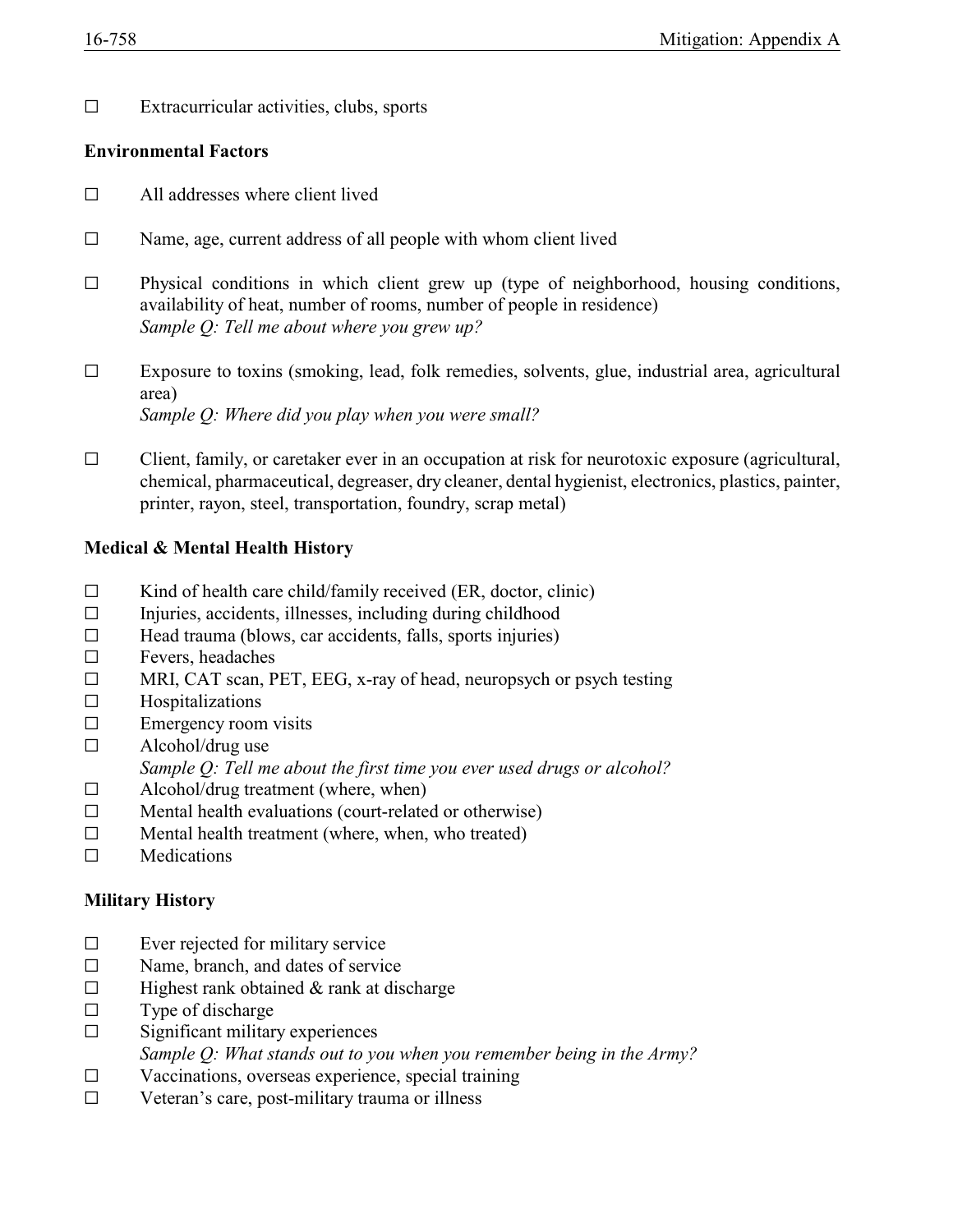# **Court History**

- $\Box$  Prior juvenile or criminal charges (jurisdiction, disposition, name of attorney, date of offense, date of arrest, character of offense, length and place of incarceration or juvenile placement, name of parole/probation officer)
- G Prison and/or probation record (disciplinary record, compliance with rules, ever granted privileges, work history, participation in programs, ever evaluated or treated, medications administered, noteworthy relationships)
- $\square$  Plaintiff or defendant in civil case
- $\square$  Witness in any court proceeding
- $\square$  Bankruptcy proceedings
- $\square$  Child support proceedings
- $\Box$  Paternity proceedings

# **Contact with Government Agencies**

- $\Box$  Arrests, other police contact
- $\Box$  Benefits (food stamps, disability, unemployment, social security)
- $\square$  Child welfare
- □ Veteran's Administration
- $\Box$  INS or ICE

# **Employment History**

- $\Box$  Employment record (name, address, supervisor, dates of employment, reasons for leaving)
- $\square$  Problems with employers/co-workers
- $\Box$  Lengthy periods of unemployment (why, collect benefits) *Sample Q: What did you do when you weren't working? How did you pay the bills?*
- $\square$  Worker's compensation claims

# **Religious Background/Community Activity**

- $\Box$  Attendance as child/adult (where, name of church, personnel, activities)
- $\Box$  Other community groups/service

# **Hobbies**

 $\square$  What client likes to do in spare time

# **Friends & Family**

- $\Box$  Name, age, address of parents, step-parents, grandparents, siblings, and other relatives
- $\square$  Name, age, address of friends or mentors *Sample Q: Who are your three best friends/favorite teachers/closest family members?*
- $\square$  Nature and quality of relationships with friends
- $\square$  Name, age, address of boyfriends/girlfriends, current & former spouses
- $\square$  Nature and quality of relationships with "significant others"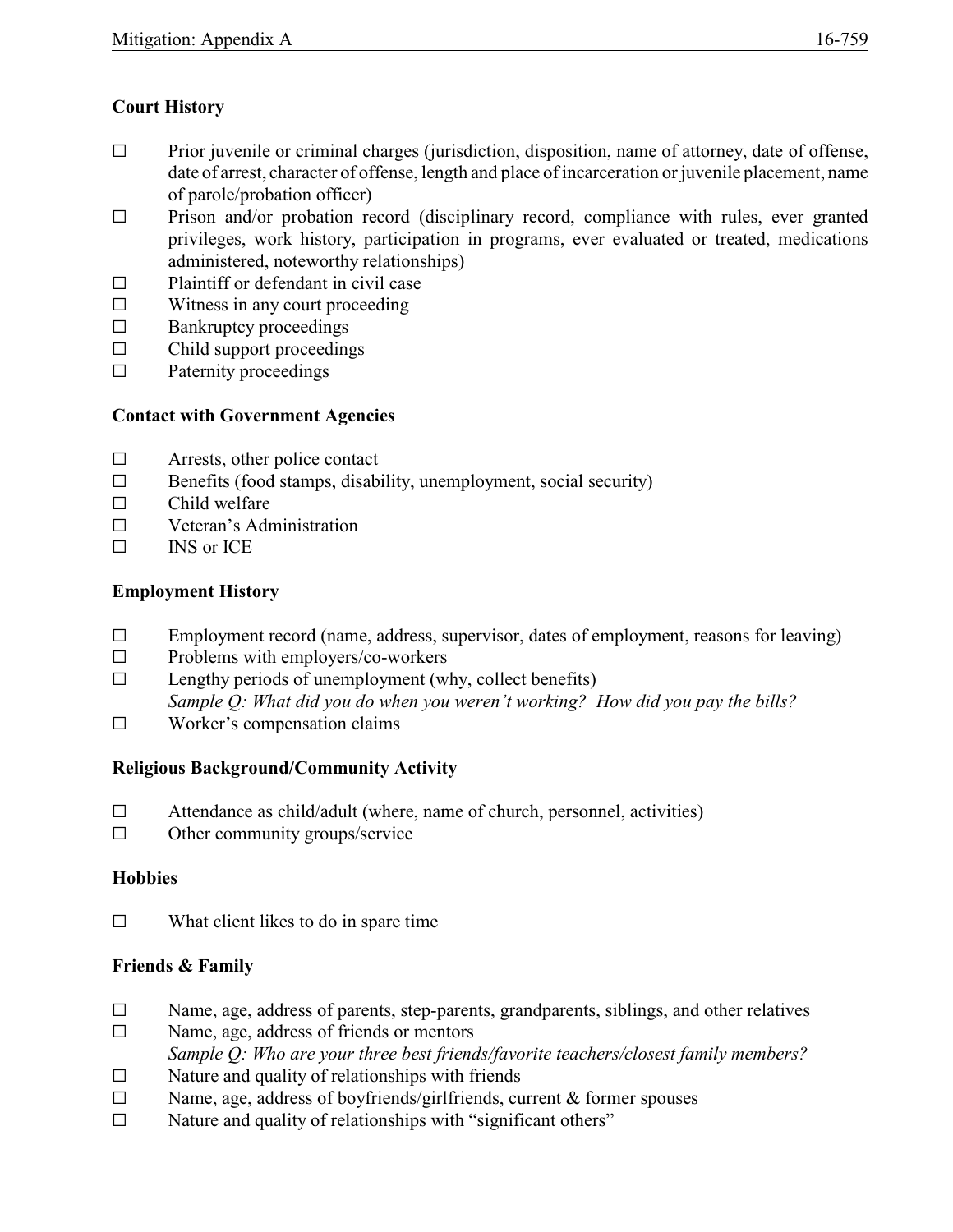- $\Box$  Family/caretaker ever diagnosed (or treated or suspected) with mental illness, other illness, injury
- G Family/caretaker have seizures, memory loss, uncontrolled temper/rages, "crazy behavior," signs of retardation, etc.
- $\Box$  Use of drugs/alcohol by family member/caretaker
- $\square$  Criminal records of family/friends
- $\square$  Court involvement of family/friends
- G Family/caretaker receive government benefits, have contact with child protective services or other social service agency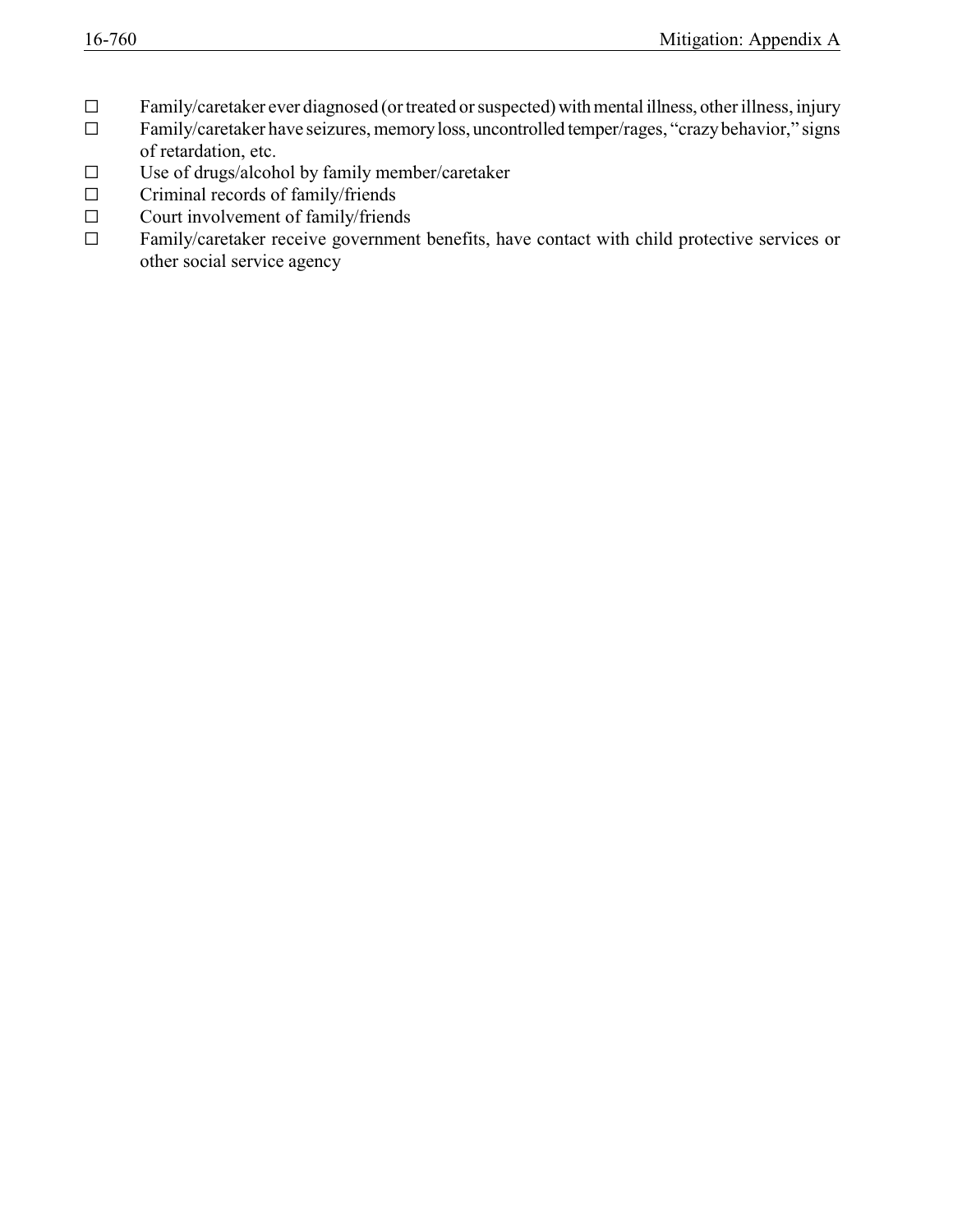# **APPENDIX B: RELEASE FORMS**

# **AUTHORIZATION FOR DISCLOSURE OF PROTECTED HEALTH INFORMATION**

|    | Patient's Name: Name:                                                                                                                                                                                                                        |                                                                                   |
|----|----------------------------------------------------------------------------------------------------------------------------------------------------------------------------------------------------------------------------------------------|-----------------------------------------------------------------------------------|
|    | Social Security Number or Patient Record Number: ________________________________                                                                                                                                                            |                                                                                   |
| 1. | I authorize the following person(s) and/or organization(s) to discuss and release any and all<br>materials pertaining to my medical care, including but not limited to all past, present and possible<br>necessary future medical treatment: |                                                                                   |
|    |                                                                                                                                                                                                                                              |                                                                                   |
|    | Organization(s):                                                                                                                                                                                                                             |                                                                                   |
|    |                                                                                                                                                                                                                                              |                                                                                   |
|    | with the following person(s) and/or organization(s):                                                                                                                                                                                         |                                                                                   |
|    |                                                                                                                                                                                                                                              |                                                                                   |
|    |                                                                                                                                                                                                                                              |                                                                                   |
|    |                                                                                                                                                                                                                                              | $\begin{array}{ccc}\n\text{Fax} & \text{---} & \text{---} \\ \hline\n\end{array}$ |
|    | for the following purposes:                                                                                                                                                                                                                  |                                                                                   |

(Describe purpose–may include "at my request" if authorized by individual on whom PHI is kept)

- 2. The authorization herein granted is for permission to discuss and release my recorded (in any form) or oral health information, including, but not limited to, any or all records regarding my past, present, or future physical or mental health, condition, or treatment (i.e. drug abuse treatment records, drug therapy records, reports of physical and/or mental disorders, reports of psychiatric treatment, psychiatric records, and prescribed medication records). This includes records that the disclosing person(s) and/or organization(s) received from another health care provider, where redisclosure is not prohibited.
- 3. This authorization will expire on:

(Expiration date/event, which may be no longer than one

 $(1)$  year)

- 4. I understand that I may revoke this authorization in writing at any time except to the extent that the disclosing person(s) and/or organization(s) has(have) already taken action in reliance on this authorization.
- 5. I understand that information disclosed pursuant to this authorization, may be redisclosed by the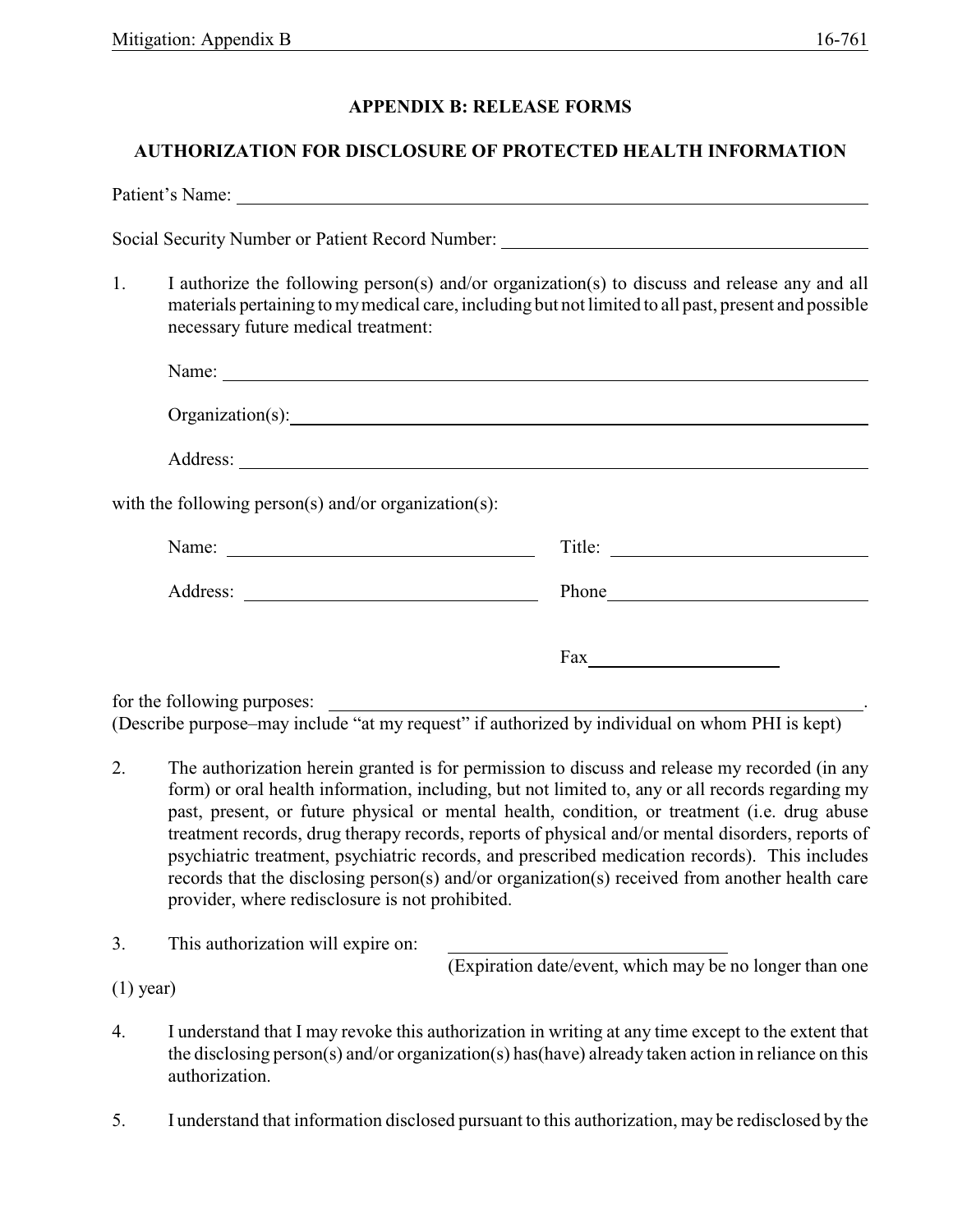recipient and no longer be protected by the Standards for Privacy of Individually Identifiable Health Information, set forth at 45 C.F.R. Parts 160 and 164. I hereby authorize [my attorney] to redisclose my medical records as needed for use in: . (Provide case name and number)

- 6. I understand that this authorization is voluntary. I understand that my treatment, payment for my health care, and enrollment or eligibility for benefits will not be affected if I do not sign this form.
- 7. A photocopy of this release may be honored. You may discuss fully my health record with [my attorney] by facsimile or mail.

Signature of Patient or Patient's Representative If Patient's Representative: Relation To Patient

Date

 $\overline{a}$ 

 $\overline{a}$ 

 $\overline{a}$ 

Patient's Name (Please print) Patient's Date of Birth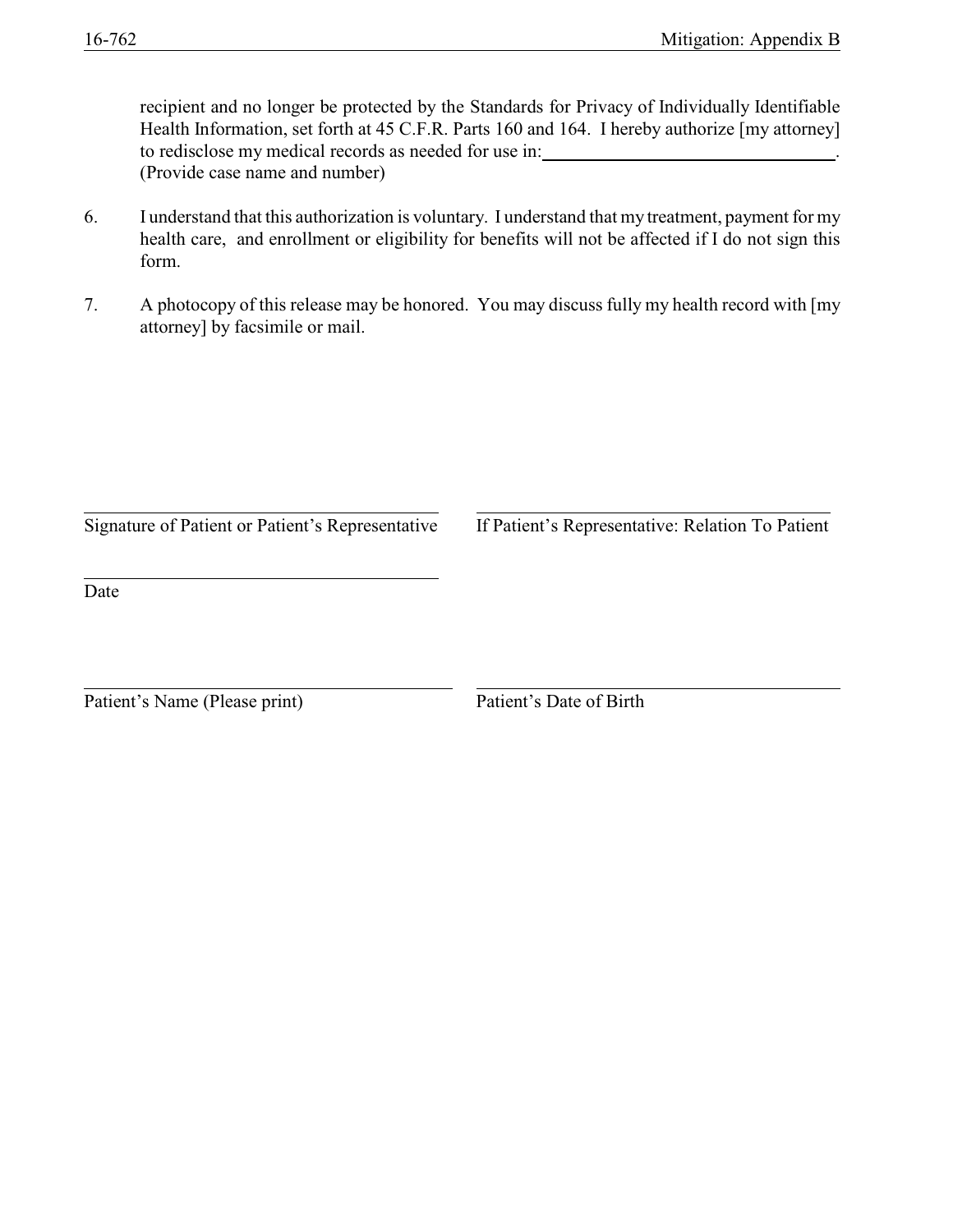# **AUTHORIZATION FOR DISCLOSURE OF EMPLOYMENT/PERSONNEL RECORDS**

|    | Social Security Number or Patient Record Number: ________________________________                                                     |        |
|----|---------------------------------------------------------------------------------------------------------------------------------------|--------|
| 1. | I authorize the following person(s) or organization(s) to disclose any and all records maintained<br>in my employment personnel file: |        |
|    |                                                                                                                                       |        |
|    |                                                                                                                                       |        |
|    |                                                                                                                                       |        |
|    | to the following person(s) and/or organization(s):                                                                                    |        |
|    |                                                                                                                                       |        |
|    |                                                                                                                                       | Phone: |
|    |                                                                                                                                       | Fax:   |
|    |                                                                                                                                       |        |
|    | (Describe purpose–may include "at my request" if authorized by individual on whom PHI is kept)                                        |        |

- 2. The authorization herein granted is for the release of any and all records maintained in my employment personnel file, including but not limited to employment applications and qualification verification, written test results, physical fitness test results, oral interview records or notations, background investigation records, security clearance records, payroll/benefit information, performance appraisals/reviews, attendance records, protected medical and mental health information, drug testing results, disciplinary actions or commendations, training records, correspondence (via email or otherwise), photographs, supervisor/co-worker complaints or positive recognitions, as well as termination or resignation documentation. This includes records that the disclosing organization received from other organizations, including but not limited to health care providers, where redisclosure is not prohibited.
- 3. This authorization will expire on: (Expiration date or event, which may be no longer than one (1) year)
- 4. I understand that I may revoke this authorization in writing at any time except to the extent that the disclosing organization has already taken action in reliance on this authorization.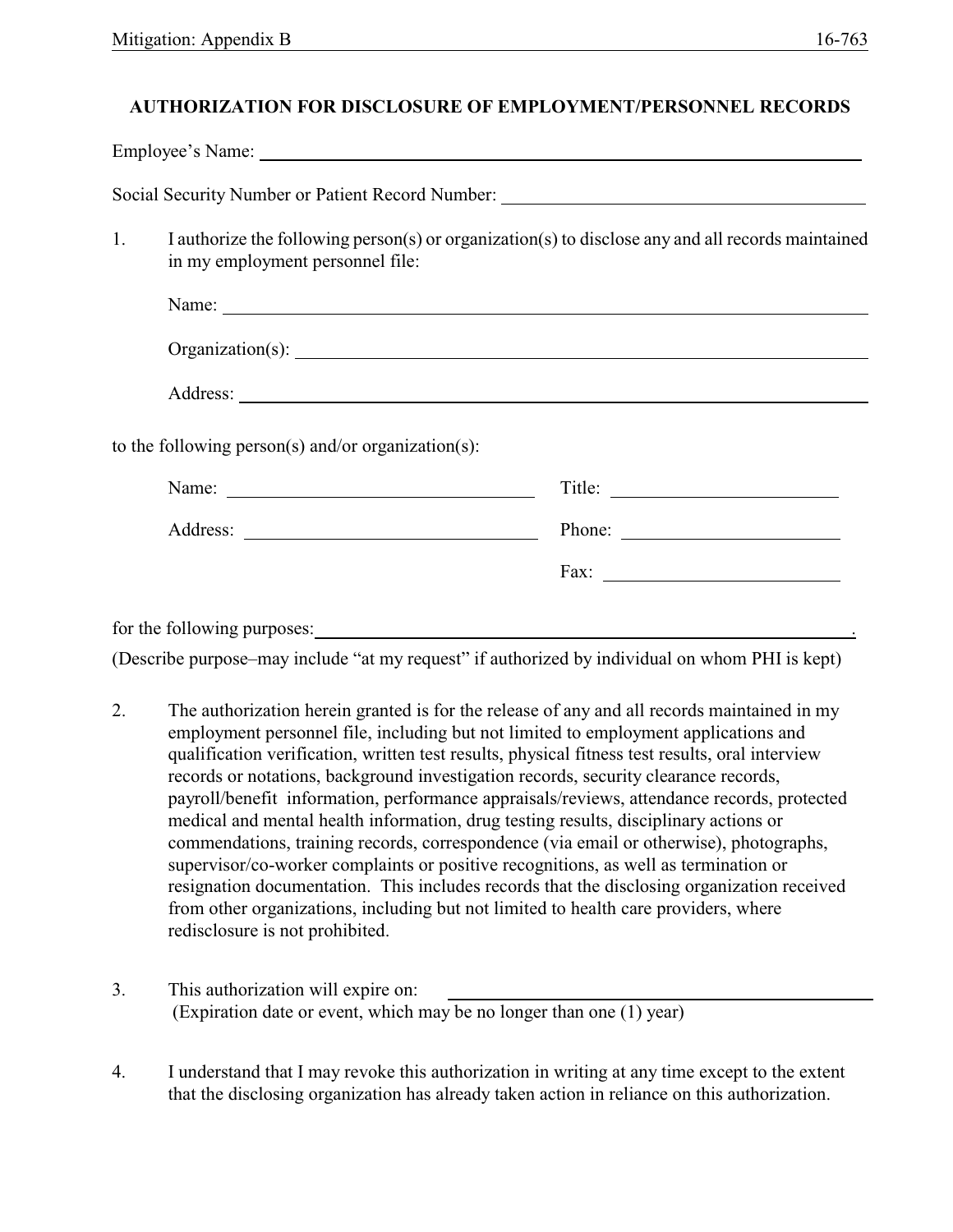5. I understand that information disclosed pursuant to this authorization, may be redisclosed by the recipient and no longer be protected by the Standards for Privacy of Individually Identifiable Health Information, set forth at 45 C.F.R. Parts 160 and 164. I hereby authorize [attorney] to redisclose my medical records as needed for use in:

(Provide case name and number)

- 6. I understand that this authorization is voluntary. I understand that my medical treatment, payment for my health care, and enrollment or eligibility for benefits will not be affected if I do not sign this form.
- 7. A photocopy of this release may be honored. You may send copies of my employment/personnel records, which may include protected health records, by facsimile or mail.

Signature of Employee or Employee's Representative If Employee's Rep.: Relation To Employee

Date

 $\overline{a}$ 

 $\overline{a}$ 

 $\overline{a}$ 

Employee's Name (Please print) Employee's Date of Birth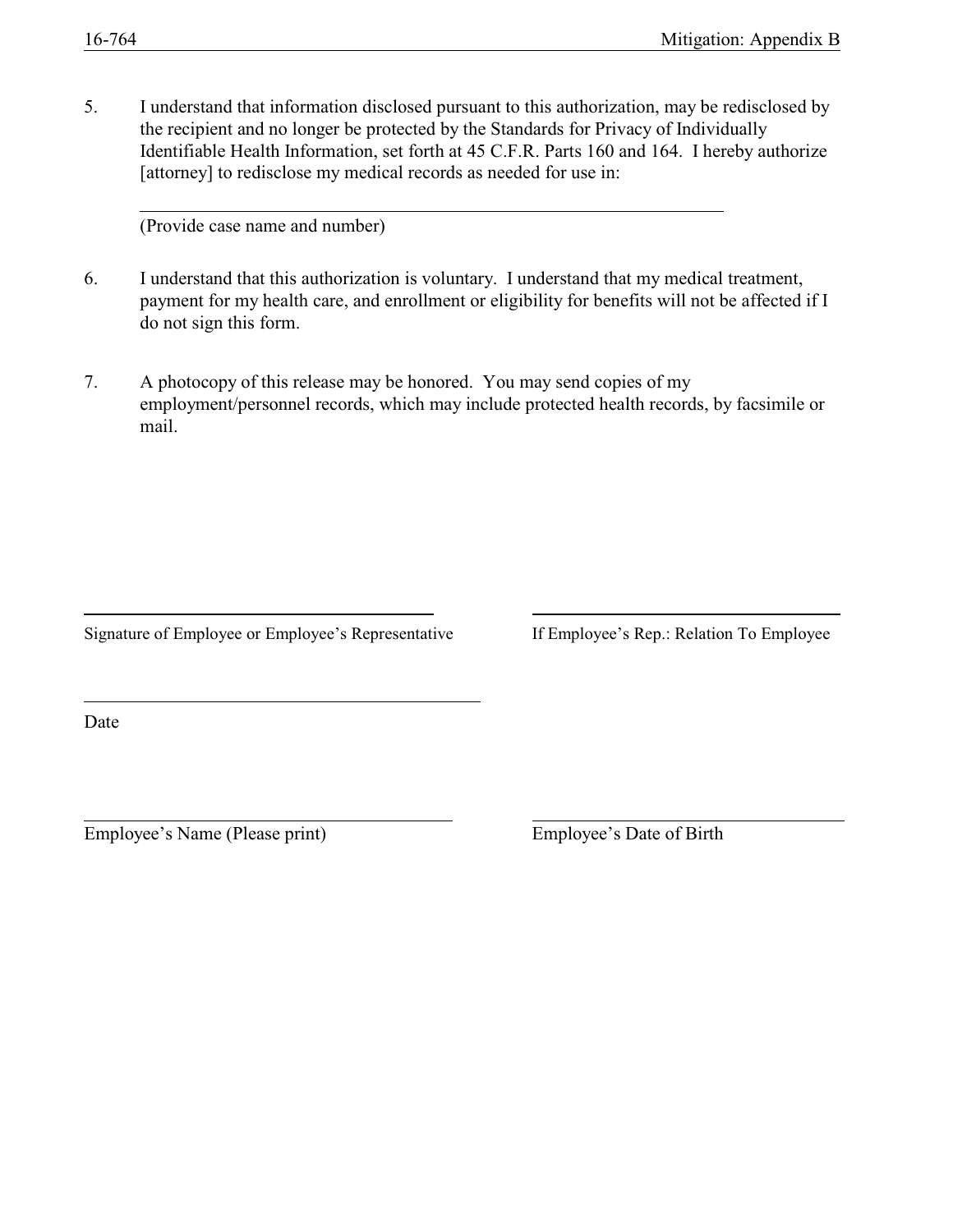$\overline{a}$ 

# **AUTHORIZATION FOR DISCLOSURE OF PSYCHOTHERAPY NOTES**

| Patient's Name: |                                                    |                                                                                            |
|-----------------|----------------------------------------------------|--------------------------------------------------------------------------------------------|
|                 |                                                    | Social Security Number or Patient Record Number: _______________________________           |
| 1.              | information:                                       | I authorize the following person(s) and/or organization(s) to disclose my protected health |
|                 |                                                    |                                                                                            |
|                 |                                                    | Organization(s):                                                                           |
|                 |                                                    |                                                                                            |
|                 | to the following person(s) and/or organization(s): |                                                                                            |
|                 |                                                    |                                                                                            |
|                 |                                                    |                                                                                            |
|                 |                                                    | Fax:                                                                                       |
|                 | for the following purposes:                        |                                                                                            |

(Describe purpose–may include "at my request" if authorized by individual on whom PHI is kept)

2. The authorization herein granted is for the release of my psychotherapy notes recorded (in any medium) by a health care provider who is a mental health professional, documenting or analyzing the contents of conversations during a private counseling session or a group, joint, or family counseling session. This includes records that the disclosing person(s) and/or organization(s) received from another health care provider, where redisclosure is not prohibited. This authorization does not cover the disclosure of psychotherapy notes, or parts of psychotherapy notes, that relate to and identify other persons in group or family therapy absent authorization from those identified persons or their representatives.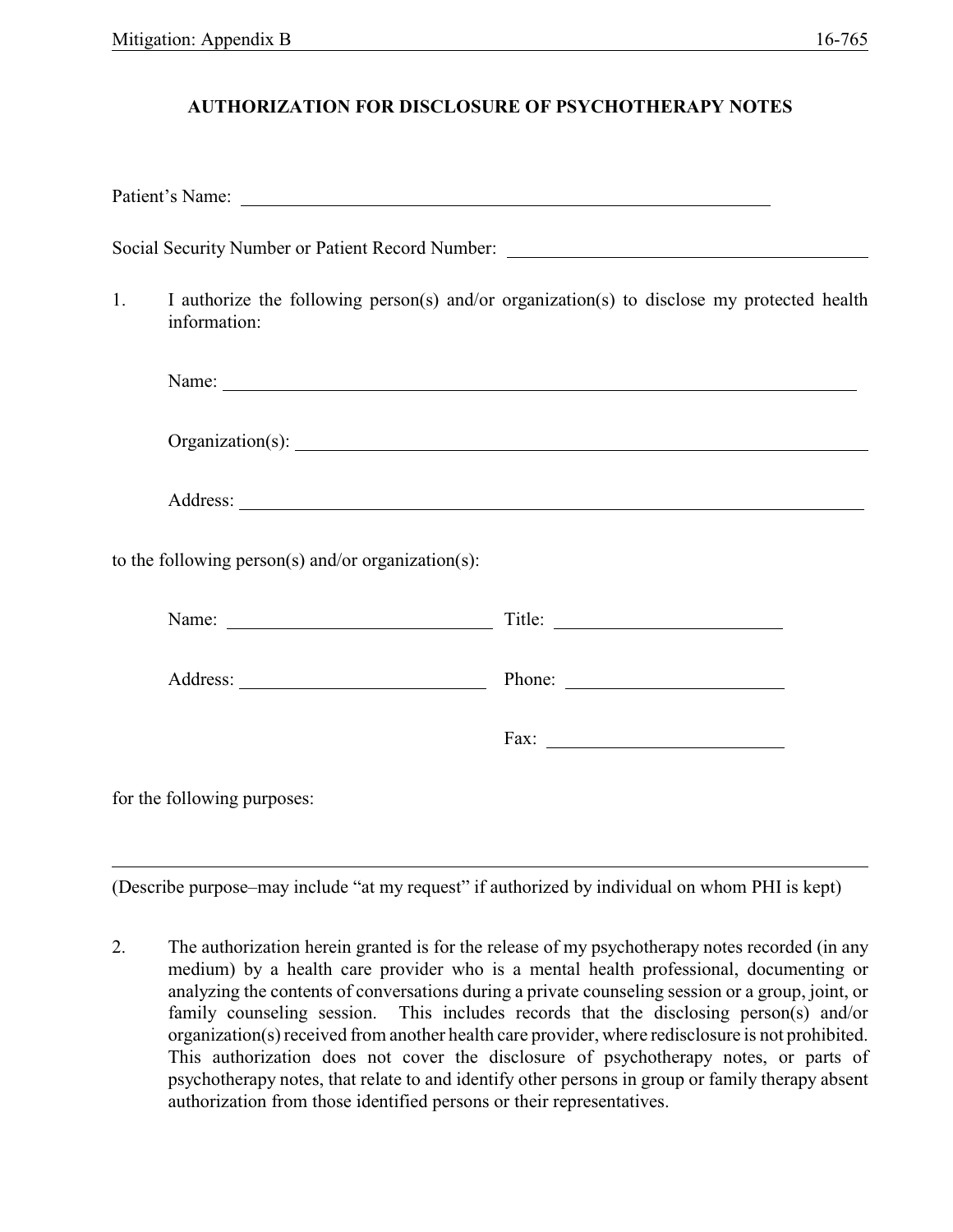3. This authorization will expire on:

(Expiration date or event, which may be no longer than 1 year)

- 4. I understand that I may revoke this authorization in writing at any time except to the extent that the disclosing person(s) and/or organization(s) has(have) already taken action in reliance on this authorization.
- 5. I understand that information disclosed pursuant to this authorization, may be redisclosed by the recipient and no longer be protected by the Standards for Privacy of Individually Identifiable Health Information, set forth at 45 C.F.R. Parts 160 and 164. I hereby authorize [attorney] to redisclose my medical records as needed for use in:

(Provide case name and number)

- 6. I understand that this authorization is voluntary. I understand that my treatment, payment for my health care, and enrollment or eligibility for benefits will not be affected if I do not sign this form.
- 7. A photocopy of this release may be honored. You may send copies of my health record to by facsimile or mail.

l

Signature of Patient or Patient's Representative If Patient's Representative: Relation To Patient

Date

 $\overline{a}$ 

 $\overline{a}$ 

Patient's Name (Please print) Patient's Date of Birth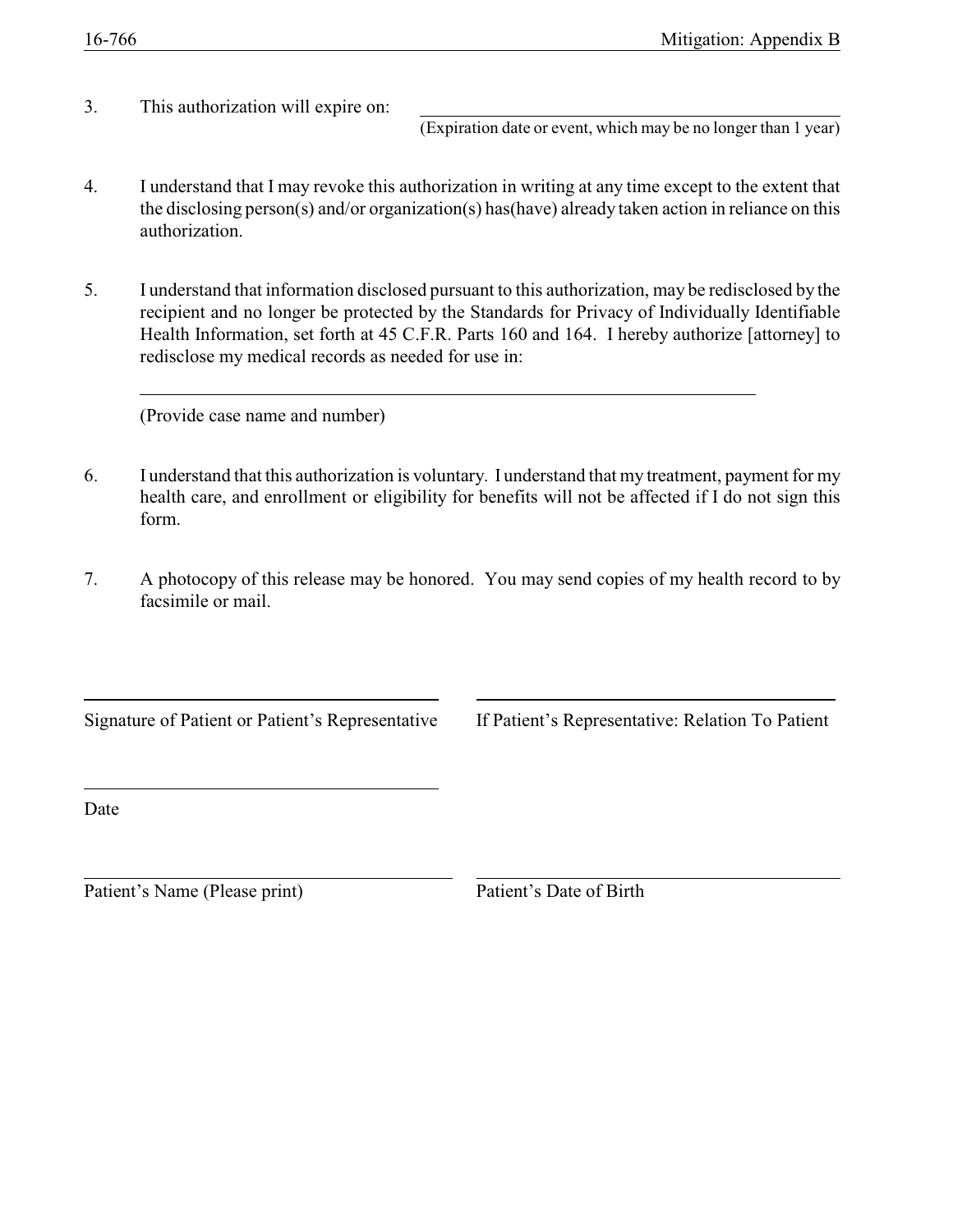$\overline{a}$ 

# **AUTHORIZATION FOR DISCLOSURE OF PROTECTED CHILD WELFARE INFORMATION**

|    | Subject's Name: Name: Name and Subject's Name: Name and Subject's Name: Name and Subject's Name: Name and Subject                                                                                                              |        |
|----|--------------------------------------------------------------------------------------------------------------------------------------------------------------------------------------------------------------------------------|--------|
|    | Social Security Number is: 1986 and 2008 and 2008 and 2008 and 2008 and 2008 and 2008 and 2008 and 2008 and 2008 and 2008 and 2008 and 2008 and 2008 and 2008 and 2008 and 2008 and 2008 and 2008 and 2008 and 2008 and 2008 a |        |
| 1. | I authorize the following person(s) and/or organization(s) to disclose my protected child welfare<br>information:                                                                                                              |        |
|    | Name:                                                                                                                                                                                                                          |        |
|    |                                                                                                                                                                                                                                |        |
|    |                                                                                                                                                                                                                                |        |
|    | to the following person(s) and/or organization(s):                                                                                                                                                                             |        |
|    |                                                                                                                                                                                                                                |        |
|    |                                                                                                                                                                                                                                | Phone: |
|    |                                                                                                                                                                                                                                | Fax:   |
|    | for the following purposes:                                                                                                                                                                                                    |        |

(Describe purpose–may include "at my request" if authorized by individual on whom PHI is kept)

2. The authorization herein granted is for the release of my recorded (in any form) or oral child welfare information, including, but not limited to, any and all records, including, but not limited to, notes, consultations, memoranda, and/or reports of child abuse, child neglect, malnutrition, child abandonment, emergency medical care, parent-child or family counseling or mediation, emergency child placements in temporary or permanent foster care or other settings, correspondence with schools and/or child care programs regarding disciplinary and/or related issues, recommendations and/or approvals for income-gap or other financial assistance, professional referrals to other agencies, and other records pertaining to .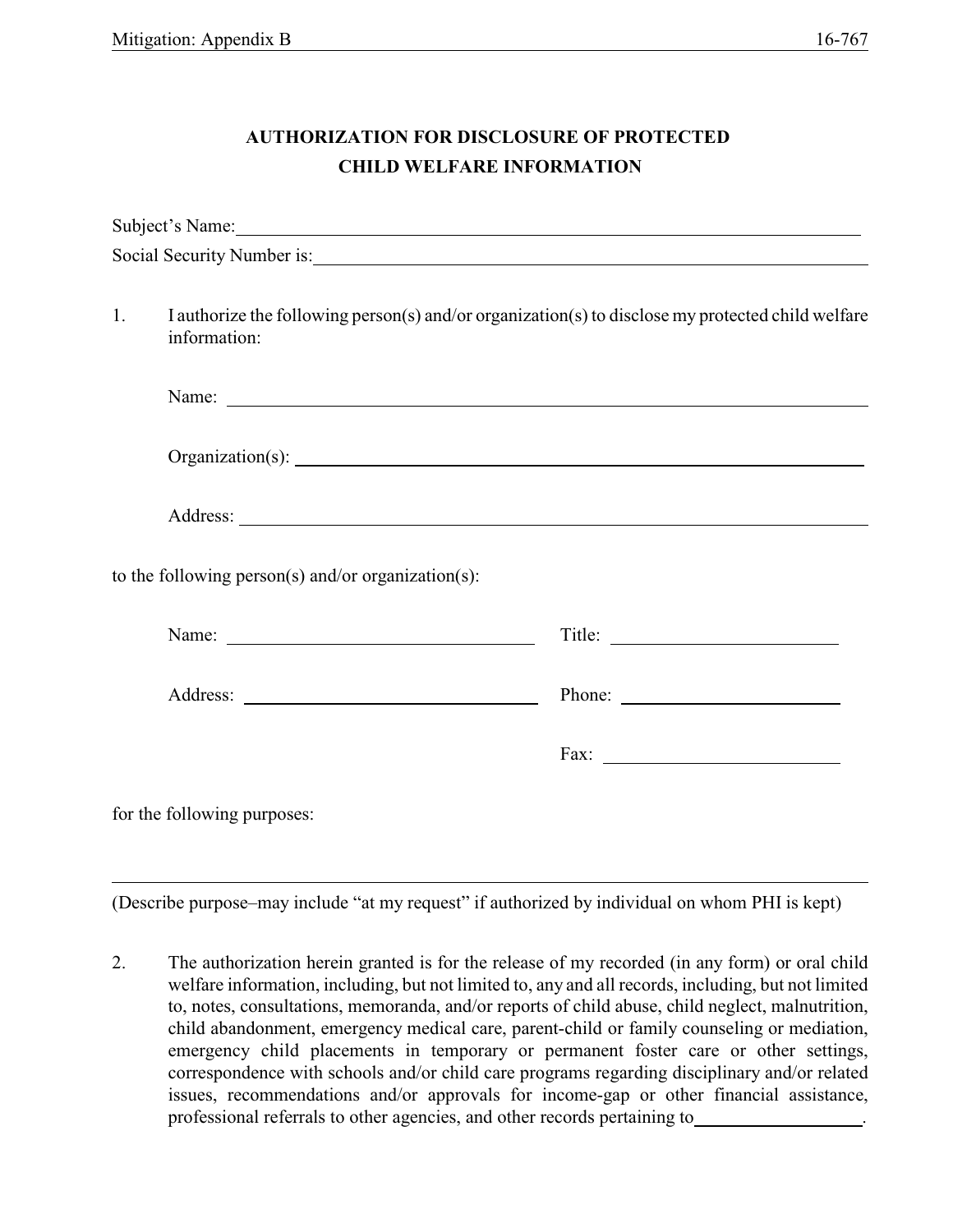3. This authorization will expire on:

(Expiration date or event, which may be no longer than one (1) year)

- 4. I understand that I may revoke this authorization in writing at any time except to the extent that the disclosing person(s) and/or organization(s) has(have) already taken action in reliance on this authorization.
- 5. I understand that information disclosed pursuant to this authorization, may be redisclosed by the recipient and no longer be protected by the Standards for Privacy of Individually Identifiable Health Information, set forth at 45 C.F.R. Parts 160 and 164. I hereby authorize [attorney] to redisclose my child welfare records as needed for use in:

(Provide case name and number)

- 6. I understand that this authorization is voluntary.
- 7. A photocopy of this release may be honored. You may send copies of my health record by facsimile or mail.

Signature of Subject or Subject's Representative If Subject's Representative: Relation To Subject

Date

l

 $\overline{a}$ 

 $\overline{a}$ 

Subject's Name (Please print) Subject's Date of Birth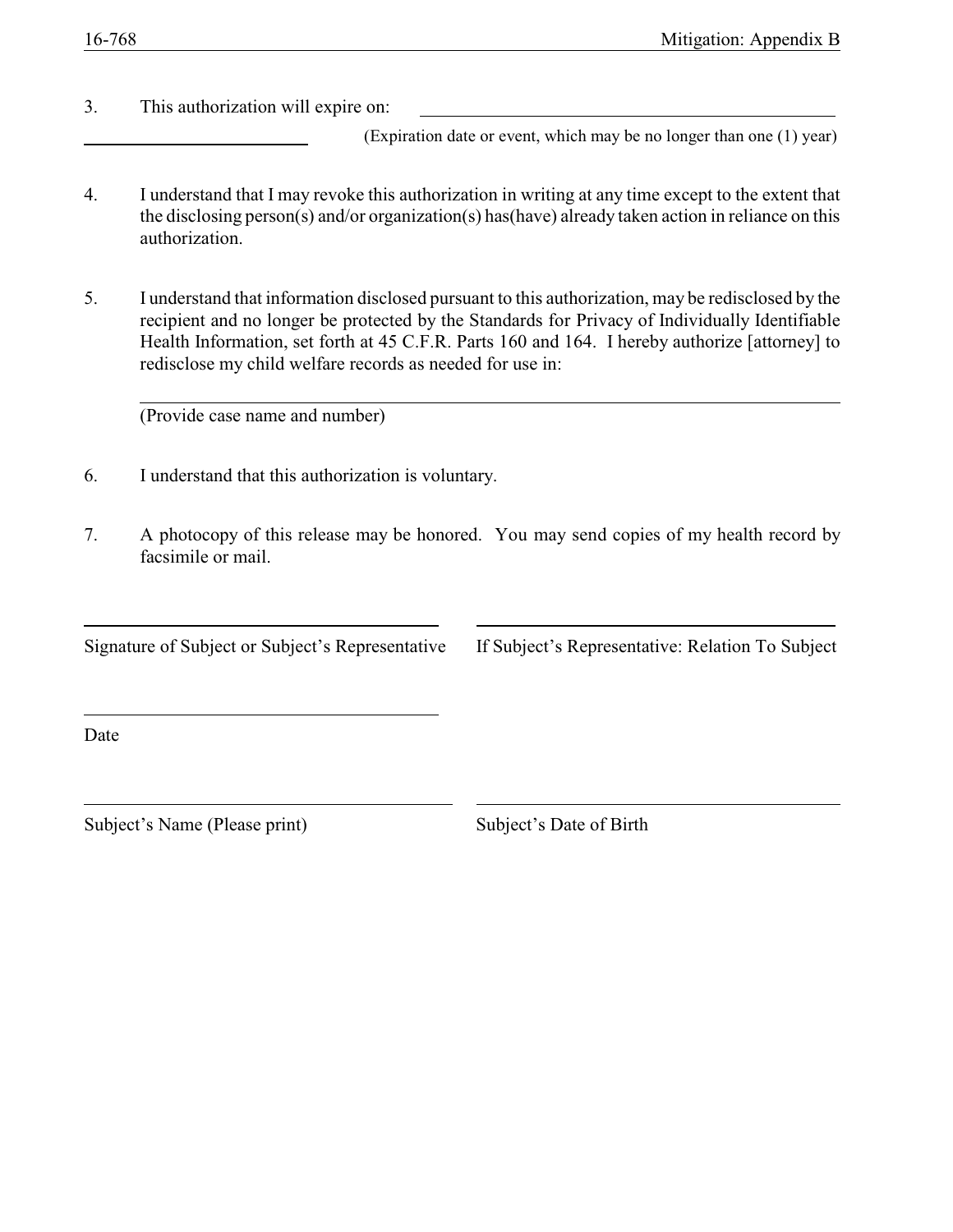# **AUTHORIZATION FOR RELEASE OF INFORMATION OF DECEDENT**

I, [client] , hereby authorize my agent, [attorney] , to request and receive any and all documents, reports or information relating in any manner to my relative, [name of relative] (deceased)**.** I further release custodians and possessors of such information from any and all liability for its disclosures to my agent. The authority herein granted includes, but is not limited to, educational, employment history, credit, financial, drug abuse, treatment, drug therapy, medical reports of physical and/or mental disorders, psychiatric treatment, psychiatric records, prescribed medication, Internal Revenue Service, Selective Service, Military, Veterans Administration, and law enforcement information. The authority includes, but is not limited to, the inspection, copying, and receipt of documents, photographs and all other written or recorded information and the receipt of oral information.

I hereby request that all persons cooperate fully in providing [attorney] such information. A photostatic reproduction of an executed copy of this "Authorization for Release of Information" will accompany any request for information or documents.

Date:

| <b>Patient Name</b>   |                     |
|-----------------------|---------------------|
|                       |                     |
| Patient SSN:          | Patient DOB:        |
|                       | Patient DOD:        |
| Signature of [Client] | <b>Printed Name</b> |
|                       |                     |
| Witness:              |                     |

Print Name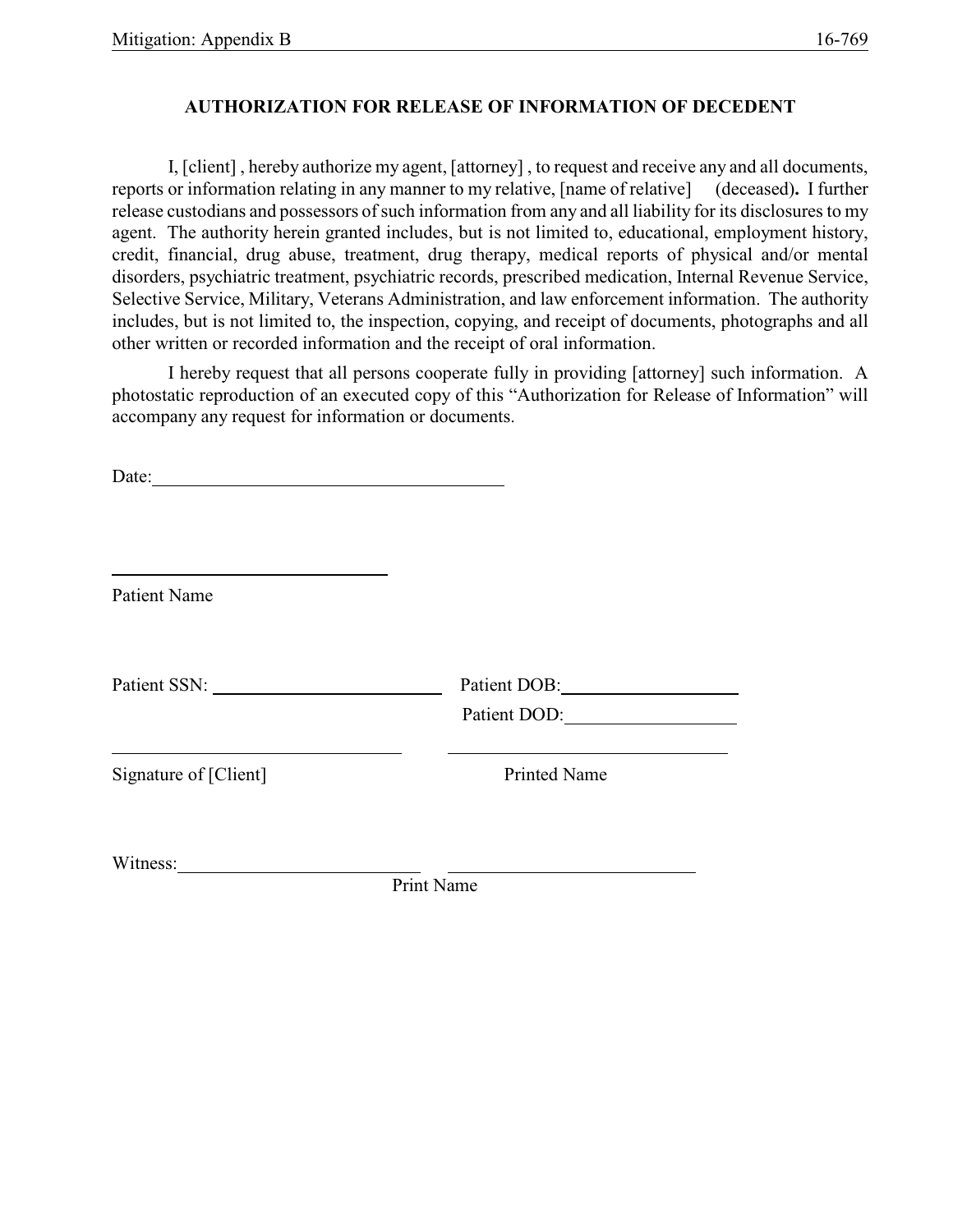# **APPENDIX C**

## **QUICK GUIDE TO INTERNET RESOURCES**

This Guide is intended to give readers a sense of the internet resources that address issues of concern to defenders, including sentencing mitigation. It is by no means exhaustive, but hopefully will get readers started on productive research paths.

<http://circuit9.blogspot.com> (Circuit by Circuit blogs–insert your Circuit's number)

Searchable blogs organized by circuit tracking recent case law and offering litigation strategy. The most developed of these is [www.circuit9.blogspot.com,](http://www.circuit9) which has much useful information even for practitioners outside of the Ninth Circuit.

[www.criminaljustice.org](http://www.criminaljustice.org) (National Association of Criminal Defense Lawyers website)

Features free, searchable archive of articles from The Champion, an excellent resource for practice guides on all areas of litigation.

[www.fd.org](http://www.fd.org) (Defender Services Training Branch website)

Includes publications, practice guides, sample briefs, and internet links on a variety of topics from appeals to firearms cases to sentencing.

[www.sentencingproject.org](http://www.sentencingproject.org) (The Sentencing Project website)

Provides criminal justice policy analysis, data, and program information. Focuses on over-incarceration and prison alternatives.

[www.ussc.gov](http://www.ussc.gov) (United States Sentencing Commission website)

Searchable site offering all sentencing guideline manuals, commentary, and minutes from debates. Also includes all Commission reports, including the recent *Fifteen Years of Guideline Sentencing: An Assessment of How Well the Federal Criminal Justice System is Achieving the Goals of Sentencing.* Offers updated sentencing statistics for each circuit and district.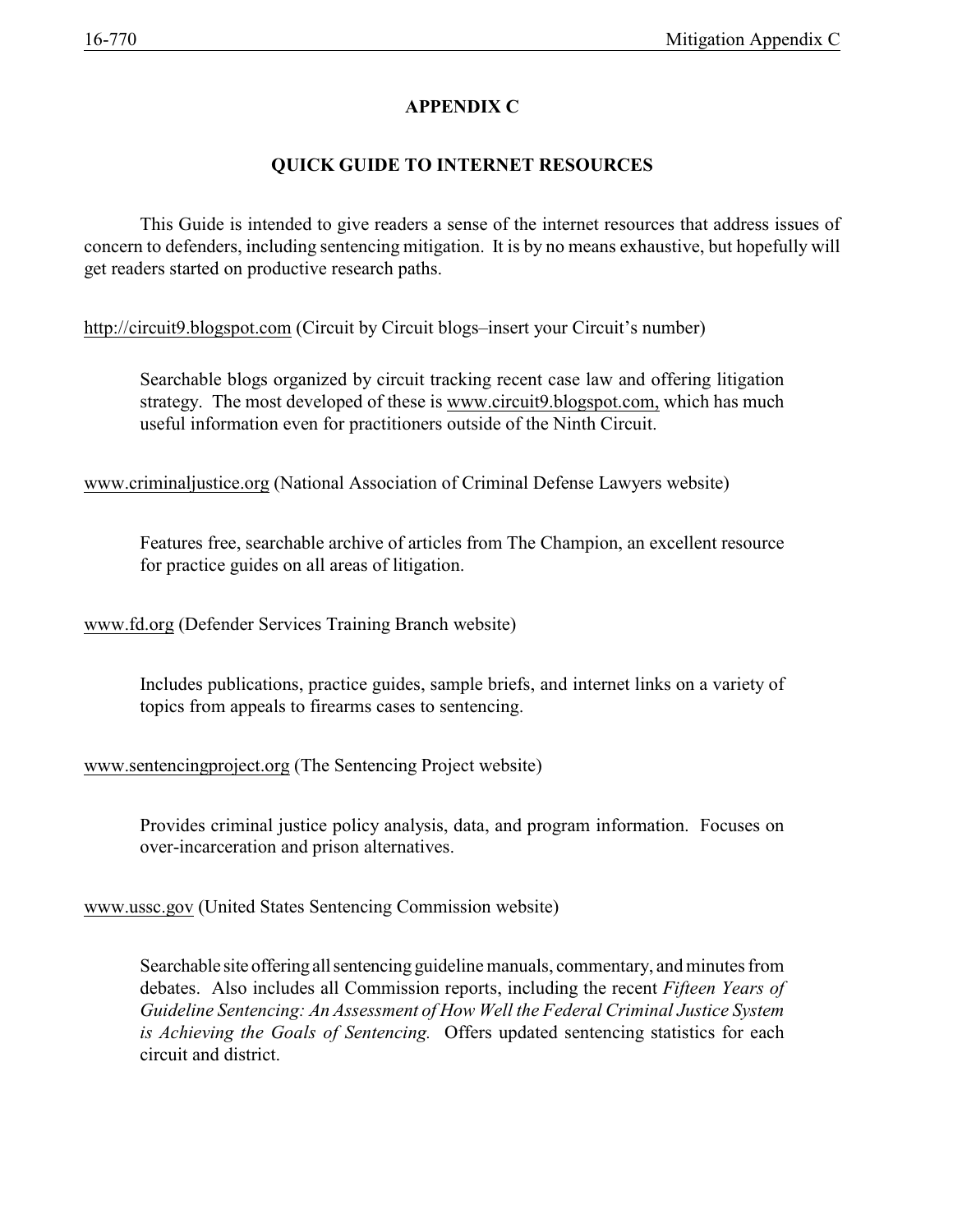<http://sentencing.typepad.com/> ("The Berman Blog")

A comprehensive, searchable national blog following all manner of *Booker* issues. Includes sentencing mitigation case law and commentary and links to many useful websites and blogs.

[www.usdoj.gov](http://www.usdoj.gov) (United States Department of Justice Website)

Searchable site makes available many federal government agency reports on issues relevant to sentencing, many of which actually rebut common assumptions about crime and defendants. Includes links to the Bureau of Justice Statistics website [\(www.ojp.usdoj.gov/bjs](http://www.ojp.usdoj.gov)), which contains useful data on such topics.

[www.bop.gov](http://www.bop.gov) (Bureau of Prisons Website)

Contains information about Bureau of Prisons policies and programs as well as an inmate locator, to help you find your clients. Searchable.

[www.pubmed.gov](http://www.pubmed.gov) (National Library of Medicine website)

Searchable database provides over sixteen million citations to scientific and medical journals, including links to full-text articles. A good place to research mental health or medical mitigators. Also a good place to locate experts.

[www.afte.org](http://www.afte.org) (National Association of Firearm & Toolmark Examiners website)

A good resource for locating information about firearms examination and crime lab standards. Searchable.

[www.groups.yahoo.com/BOPWatch](http://www.groups.yahoo.com) ("BOPWatch")

Yahoo group devoted to understanding and monitoring BOP policies and practices. Great source for answering tricky questions about BOP. Join the group for regular email updates and to access searchable archives.

[www.vera.org](http://www.vera.org) (Vera Institute website)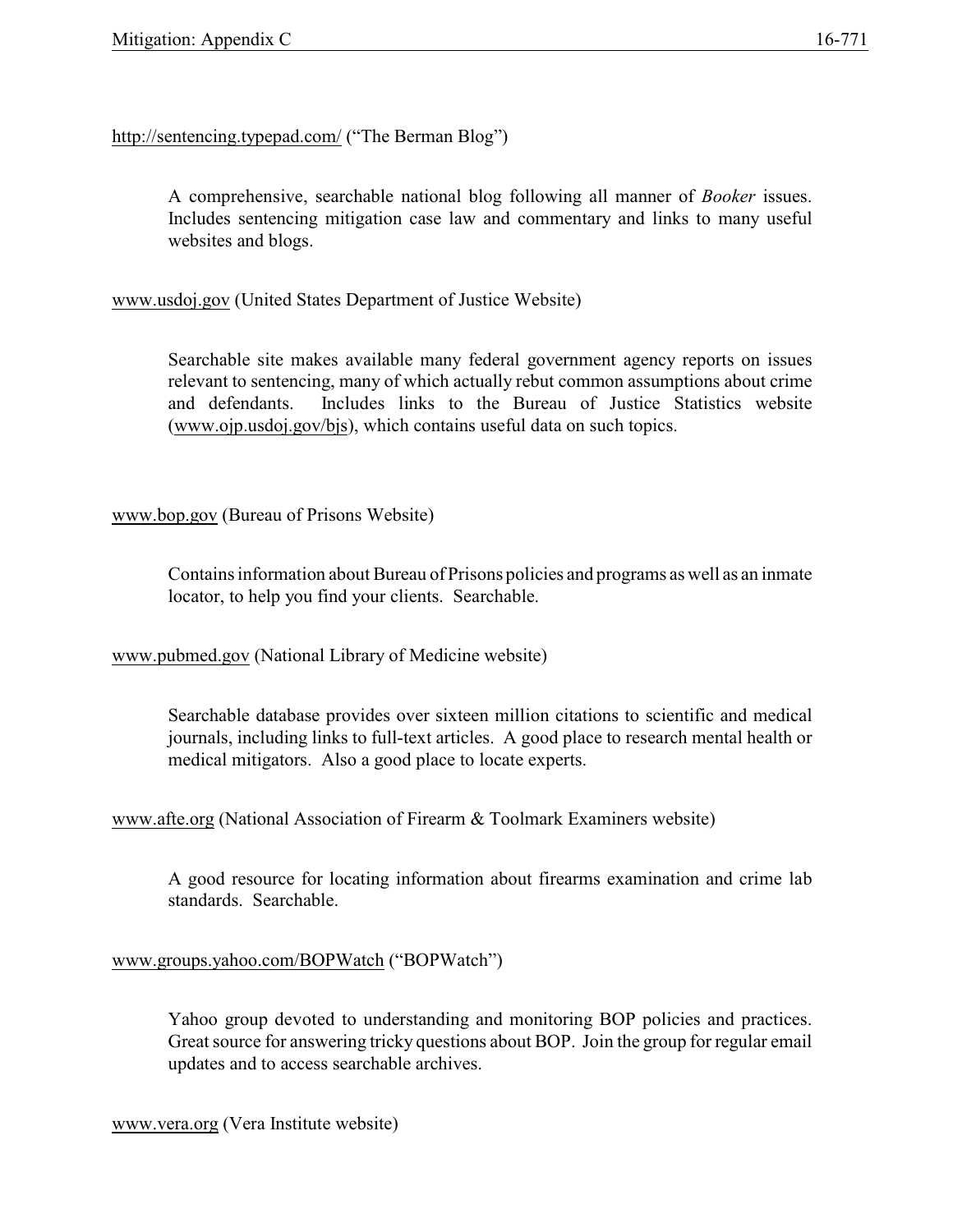Research on topics like the relationships (or lack thereof) between race, immigration, youth, sentencing, and crime. Searchable.

[www.cwla.org](http://www.cwla.org) (Child Welfare League of America website)

Child welfare organization that offers information on child protection, juvenile justice, mental health, housing and homelessness, domestic violence, and other issues that infuse our cases. Also offers information about the impact of incarceration on the children of our clients and on parenting from prison. Searchable.

## [www.justicepolicy.org](http://www.justicepolicy.org) (Justice Policy Institute Website)

Reports addressed at ending reliance on incarceration and providing rehabilitation and other alternatives. Recent report on drug treatment vs. incarceration.

[www.nlada.org/defender](http://www.nlada.org) (National Legal Aid and Defender Association website)

Offers practice tips, a forensics library, an immigration work-group, and resource lists for locating experts. Also a good place to locate mitigation specialists.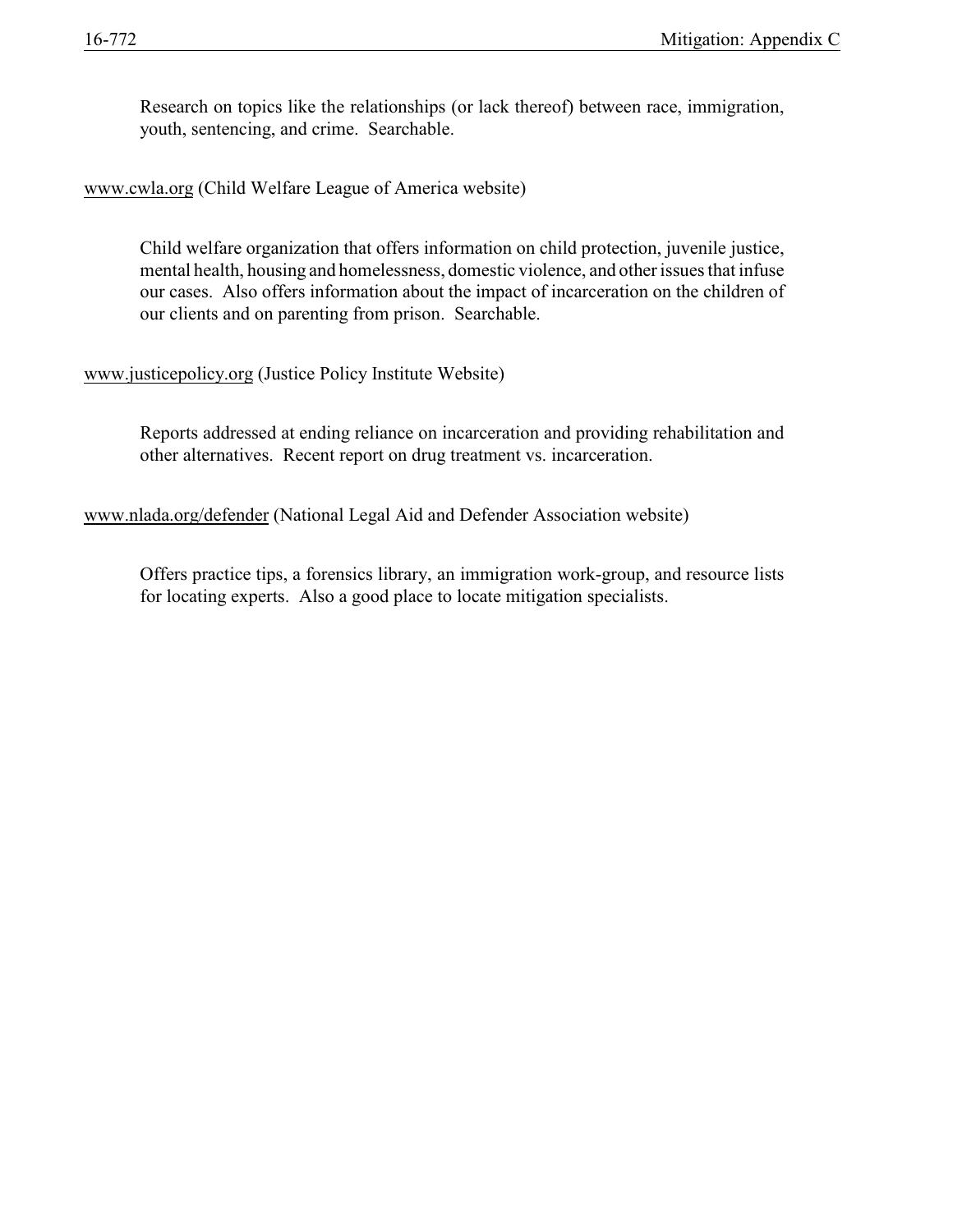# **APPENDIX D**

### **WRITING A CHARACTER LETTER**

You are being asked to write a character or reference letter for [Client]. [Client] has [pled guilty to] [been convicted of] a crime. Your letter may be of great importance in obtaining fair and just treatment for him. I have set out a few pointers on character letters below.

### **HOW TO START YOUR LETTER**

Your letter should be addressed to:

The Honorable Judge United States District Judge c/o [Attorney's address]

The letter must be easily readable. If you can type the letter, please do. Otherwise, please write as neatly as possible. Your letter should include your address at home or work, whichever you prefer. Please sign the letter in ink.

## **NOTE: Although your letter is addressed to the Judge, it should be forwarded to [Attorney], at the above address.**

# **IDENTIFY YOURSELF**

The best character or reference letters often begin by saying who the writer of the letter is and what he or she does. You should also explain how long and under what circumstances you have known [Client]. What is your relationship to [Client]? How well do you feel you know him? It is important for the Judge to see that you have some basis for stating an opinion about [Client].

# **TELL THE FACTS ABOUT [Client]**

At this point, you should give your honest opinion as to [Client]'s character. Some of the areas that you may want to discuss are listed below:

1. Is he a thoughtful person? Do you know of any kindness he has shown toward others? Does he have good relationships with his friends and family?